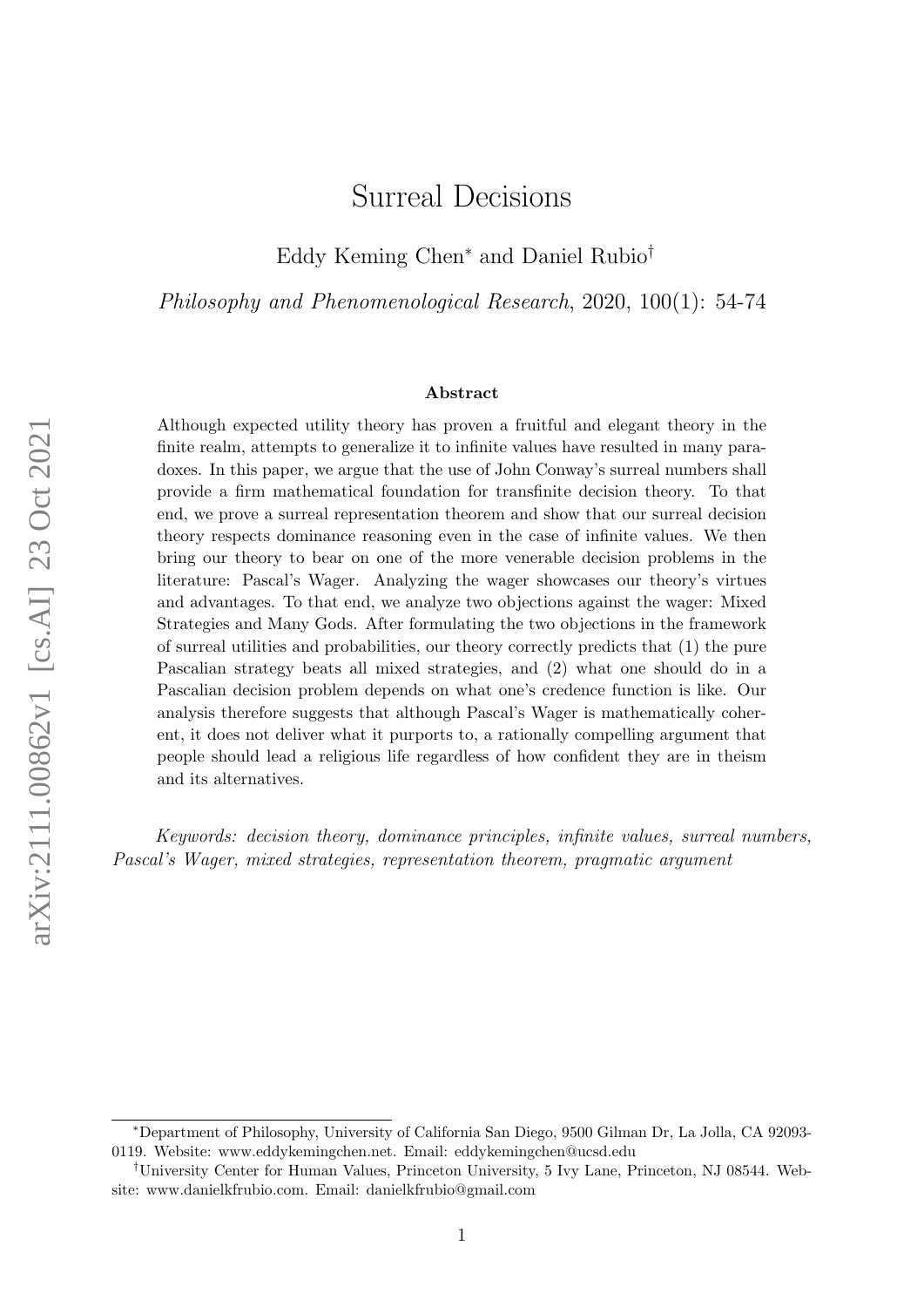# Contents

|                | 1 Introduction                                                                                                                                              | $\overline{2}$             |  |  |  |  |
|----------------|-------------------------------------------------------------------------------------------------------------------------------------------------------------|----------------------------|--|--|--|--|
| $\overline{2}$ | Problems With the Infinite                                                                                                                                  |                            |  |  |  |  |
| 3              | A Surreal Solution<br>3.1<br>3.2<br>3.3<br>What Surreal Credences Might Represent<br>3.3.1<br>Technical Prospects for a Surreal Probability Theory<br>3.3.2 |                            |  |  |  |  |
| 4              | Pascal's Wager<br>4.1<br>4.2<br>4.3<br>4.4                                                                                                                  | 11<br>12<br>13<br>15<br>16 |  |  |  |  |
| $5^{\circ}$    | Conclusion<br>A Appendix                                                                                                                                    | 18<br>19                   |  |  |  |  |

## <span id="page-1-0"></span>1 Introduction

Infinities have bedeviled decision theorists since the early days of the Port Royal Logic. First came Pascal's Wager, with the use of single-state infinite utilities underlying the (in)famous argument for theism; next came the St. Petersburg Game—the first game to reveal the counterintuitive consequences of infinitely many possible outcomes. Many others have followed. Since then, decision theorists have taken two broad approaches: the strict finitist strategy, which steadfastly bans infinities outright, and the open arms strategy, which has embraced infinity in all of its counterintuitive glory and employed increasingly sophisticated mathematics to smooth out the paradoxes.

We consider the strict finitist strategy—despite its impressive pedigree—to be less than fully satisfactory.<sup>[1](#page-0-0)</sup> We find decision problems with transfinite utilities (or transfinite state spaces) to be no less sensible or well-formed than those involving only finite ones. Unfortunately, standard expected utility (EU) theory is not well-equipped to handle them. After examining the structure of infinitistic decision puzzles, we observe that the origin of the problem lies not in the general conceptual framework of EU theory but in the limitation of the mathematical representations of infinite utilities. That is, in the infinite realm, the usual mathematical framework (including real analysis) no longer faithfully represents the rational EU preference structures. In Alan Hajek's terms, we need better technology! We therefore offer, as a conservative extension of finitist EU theory and a solution to this problem, a decision theory framed entirely in John Conway's surreal

<sup>&</sup>lt;sup>1</sup>In fact, it is not satisfactory at all when the agent has genuinely non-Archimedean preferences: for three lotteries x, y, and z, the agent would not trade y for any real-valued multiples of x, and she would not trade  $z$  for any real-valued multiples of  $y$ .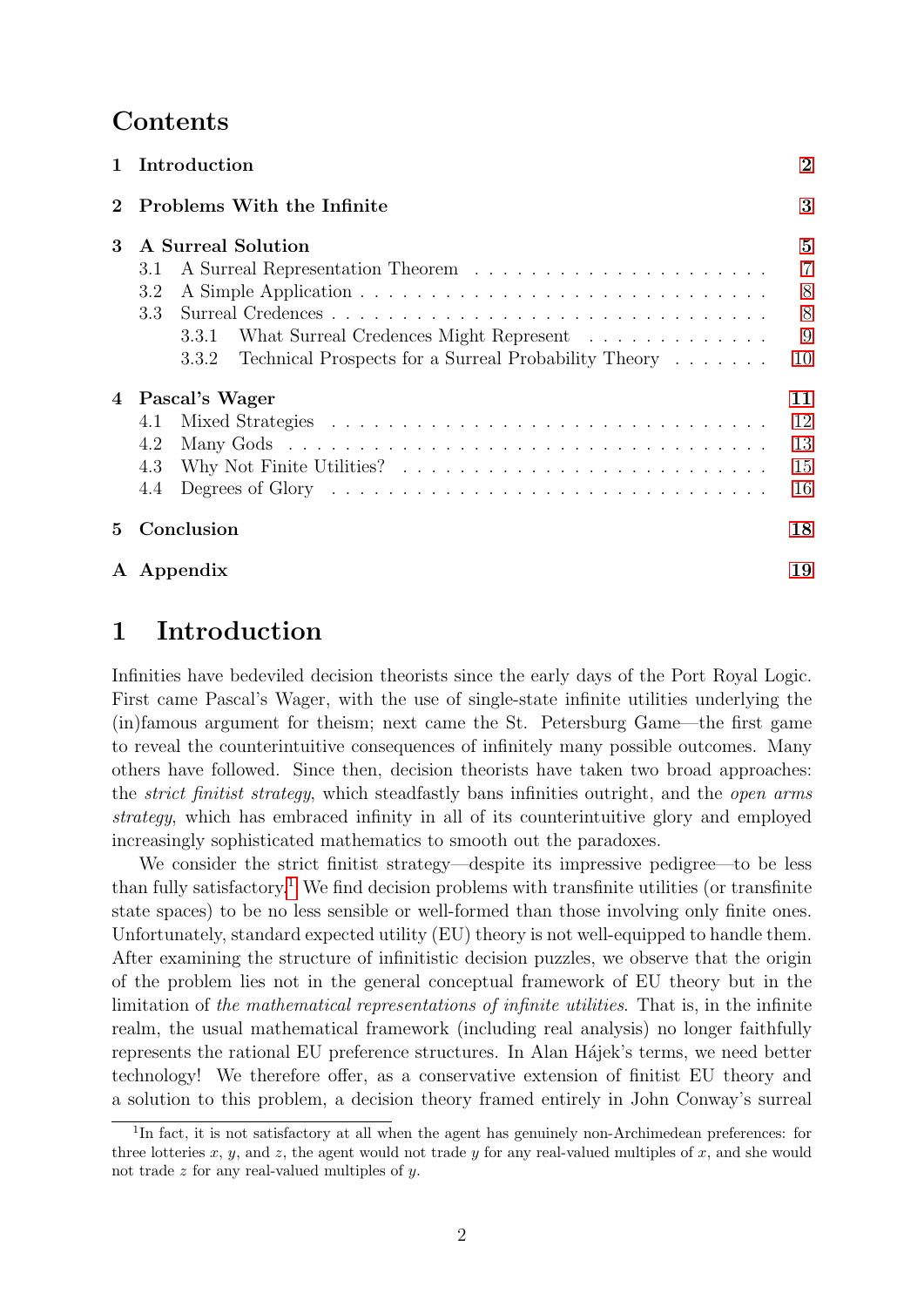numbers. In this work, we confine ourselves to finite state spaces; while we believe that future work will show surreal decision theory to be a fruitful framework for approaching the problems of infinite state spaces, this is still work in progress and will depend on development of ongoing research in surreal analysis.

Our paper proceeds as follows: In §2, we offer some motivations for introducing surreals into decision theory. In §3, we give the reader a brief guided tour of surreal mathematics, highlighting their most useful properties, then prove a von Neumann-Morgenstern representation theorem for surreal utilities, and finally discuss the meaning of surreal credences. In §4, we apply our theory to bear on Pascal's Wager and two oft-cited objections against it: Mixed Strategies and Many Gods. After formulating the two objections in the framework of surreal utilities and probabilities, our theory suggests that although Pascal's Wager is mathematically coherent, it does not deliver what it purports to do, i.e. convince people that they should lead a Christian life regardless of how confident they are in theism and its alternatives. Next, we will explore an additional wrinkle: many popular religions do not offer a one-size-fits-all afterlife; in some forms of Buddhism, Christianity, Islam, and Judaism, we find a 'degrees of glory' eschatology, in which what sort of good afterlife is offered to the faithful (or bad afterlife to the infidel) depends on their earthly deeds. As we shall see, it can be faithfully modeled in our theory.

## <span id="page-2-0"></span>2 Problems With the Infinite

According to the standard expected utility (EU) theory, we compute the value of a gamble by taking its expected utility. Roughly, this means that we multiply the utility of each possible outcome by the utility an agent assigns to that outcome. More formally, where G is a gamble  $\{x_1, cr_1; x_2, cr_2; \ldots; x_n, cr_n; \ldots\}$ , cr is the agent's credence function, and  $u(x_i)$ is the agent's utility for state  $x_i$ , the expected utility of the gamble G is:

$$
EU(G) = \sum_{i=1}^{n} cr_i u(x_i)
$$

where  $\sum_{n=1}^{\infty}$  $\frac{i=1}{i}$  $cr_i = 1.$ 

In orthodox decision theory, it is assumed that utilities are bounded and draw numbers from R. This stipulation leads to an elegant theory, but there are a number of gambles that seem possible but that violate the boundedness of utility constraint. Pascal's Wager and the St. Petersburg Game are the most historically noteworthy. In order to analyze these, many decision theorists have considered a simple infinitistic decision theory where the domain of the utility function is enriched with a positive and a negative infinity and the expected utility rule is modified to accommodate countable sums.

But this simple change, together with the prescription that agents should (only) maximize expected utilities, yields counter-intuitive advice in many situations. Indeed, it yields advice that violates the traditional Independence axiom of standard decision theories. Consider the following trio of simple gambles:

Infinity or Nothing: you are offered a coin flip that yields infinite utility if heads, and nothing if tails. The gamble is thus  $G_1 = \{.5, \infty, .5, 0\}.$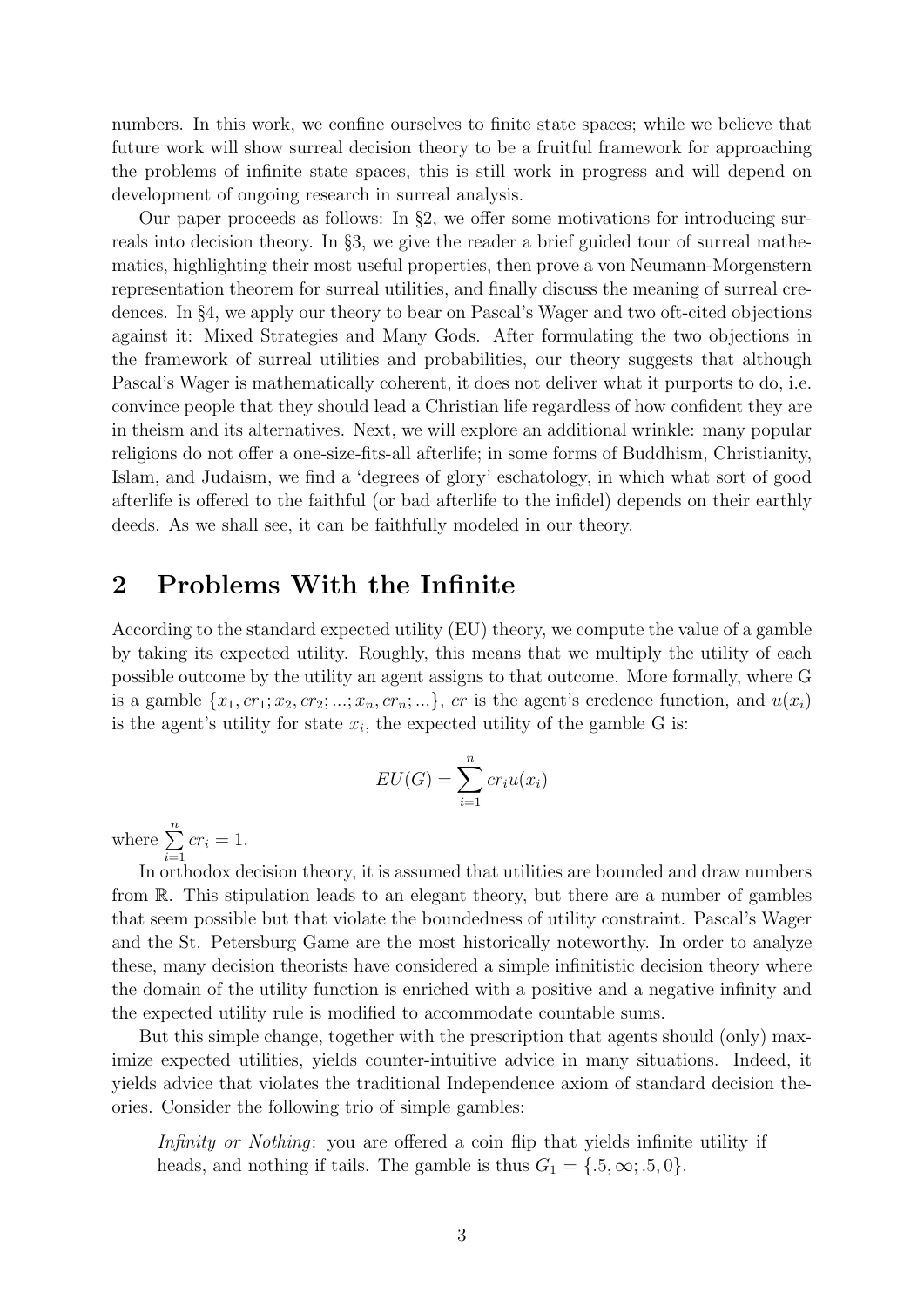Infinity or Something: you are offered a coin flip that yields infinite utility if heads, and utility 10,000 if tails. The gamble is thus  $G_2 = \{.5, \infty, .5, 10, 000\}.$ 

Infinity or Bust: you are offered a coin flip that yields infinite utility if heads, and -10,000 utility if tails. The gamble is thus  $G_3 = \{.5, \infty, .5, -10, 000\}.$ 

We submit that the rational preferences over  $G_1, G_2$ , and  $G_3$  is:  $G_2 > G_1 > G_3$ . Dominance reasoning agrees with us, since  $G_2$  weakly dominates both  $G_1$  and  $G_3$ , while  $G_1$  weakly dominates  $G_3$ . But (as the reader can easily verify)  $EU(G_1) = EU(G_2)$  $EU(G_3) = \infty$ , and so standard EU theory prescribes indifference.

And while EU makes bad predictions in the first simple series, matters get worse with the next trio of gambles:

Fair Infinity: you are offered a coin flip that yields infinite utility if heads, and infinite disutility if tails. The gamble is thus  $G_4 = \{.5, \infty, .5, -\infty\}.$ 

Biased Positive Infinity: you are offered a coin flip that yields infinite utility if heads, and infinite disutility if tails. the coin is biased 9:1 in favor of heads. The gamble is thus  $G_5 = \{.9, \infty, .1, -\infty\}.$ 

Biased Negative Infinity: you are offered a coin flip that yields infinite utility if heads, and infinite disutility if tails. The coin is biased 9:1 against heads. The gamble is thus  $G_6 = \{.1, \infty, .9, -\infty\}.$ 

As before, we contend that there is a clear order of rational preference over these gambles:  $G_5 > G_4 > G_6$ . But EU theory makes no predictions here, for the value of  $\infty - \infty$  is not well-defined.

Part of the problem comes from the inherent vagueness of  $\infty$ . While it is good enough for the calculus or real analysis, any rigorous attempt to do transfinite arithmetic must enter Cantor's paradise. Thus, a first-pass fix would assign cardinal numbers as utilities and use cardinal arithmetic to calculate the expected utilities. Using cardinal arithmetic, we would get the following values for our simple gambles:

 $G_1 = .5\aleph_0$  $G_2 = .5\aleph_0 + 5,000$  $G_3 = .5\aleph_0 - 5,000$  $G_4 = .5\aleph_0 - .5\aleph_0$  $G_5 = .9\aleph_0 - .1\aleph_0$  $G_6 = .1\aleph_0 - .9\aleph_0$ 

Unfortunately, this is of no help to us. Cardinal arithmetic also has the absorption property. Assuming the axiom of choice, if either  $\kappa$  or  $\mu$  is infinite, then  $\kappa + \mu =$  $max\{\kappa, \mu\}$ , and  $\kappa \times \mu = max\{\kappa, \mu\}$ . Furthermore,  $\aleph_0 - \aleph_0$  is not well-defined. So the results still diverge from the usual intuitions (or the advice of dominance reasoning), and the latter series is still without a numerical evaluation.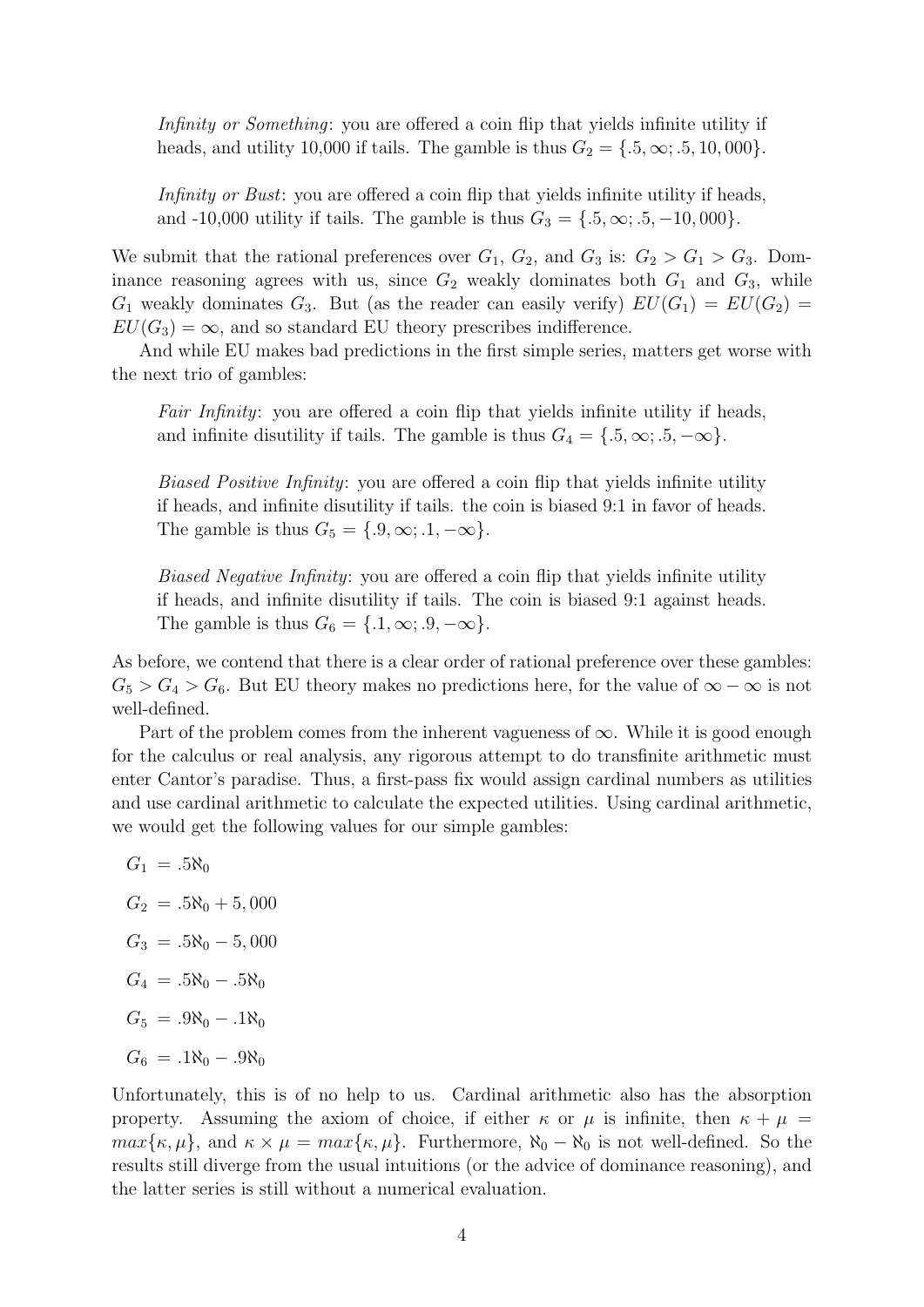Cardinal arithmetic is not the only way to operate on transfinite numbers. There is also ordinal arithmetic. Ordinal arithmetic lacks the absorption property, but is noncommutative, which makes it singularly unfit for decision theory. And to add insult to injury,  $\omega - \omega$  remains undefined.

# <span id="page-4-0"></span>3 A Surreal Solution

As we saw in §2, transfinite decision theory requires the ability to perform arithmetic operations on finite and infinite numbers, with commutativity and non-absorption (and other standard desirable properties of addition), and where every number—finite and transfinite—has an additive inverse (so that, for example,  $\omega - \omega$ , is defined). More precisely, we require:

- 1. an ordered-field including all reals and ordinals;
- 2. addition in that field that is commutative, non-absorptive, and such that each element has an additive inverse;
- 3. multiplication in that field that is commutative, non-absorptive, and such that each non-zero element has a multiplicative inverse.

In short: a number system and accompanying operations that allow us to treat finite and transfinite numbers in similar and familiar ways.

Fortunately, John Conway discovered (or invented, depending on your philosophy of mathematics) such a field, and began its exploration in his On Numbers and Games (1974). Conway called the objects he discovered surreal numbers. For those familiar with Dedekind's construction of the reals out of the rationals, it may be helpful to note that Conway's construction is quite similar to Dedekind's. Except, rather than using the rationals, Conway uses the ordinals. Nevertheless, we can think of surreal numbers as (equivalence classes of) "Dedekind cuts" on ordinals. They are defined recursively as follows:[2](#page-0-0)

DEFINITION 1: If L and R are sets of numbers, and no  $x \in L$  > any  $y \in R$ , then  ${L|R}$  is a number.

CONVENTION 1: If  $x = \{L|R\}$ , we will write  $x^L$  as a convention for the typical member of L, and  $x^R$  for the typical member of R

DEFINITION 2:  $x \geq y$  iff no  $x^R \leq y$  and no  $y^L \geq x$ 

Other familiar ordering relations are defined in the usual way.[3](#page-0-0)

Definition 1 looks circular. Fortunately, the null set is trivially a set of numbers, and so our first surreal number is  $\{\varnothing|\varnothing\}=0.4$  $\{\varnothing|\varnothing\}=0.4$  From 0, we gain two new numbers:  $\{0|\varnothing\}=$ 1 and  $\{\emptyset | 0\} = -1$ . From these numbers, we can find yet more numbers, including

 $2$ Conway [1974]

 $x^3x \not> y$  iff not  $x > y, x > y$  iff  $x > y$  and  $y \not> x, x = y$  iff  $x > y$  and  $y > x$ .

<sup>&</sup>lt;sup>4</sup>A similar trick saves Definition 2 from circularity, for it allows us to prove that  $0 \ge 0$ .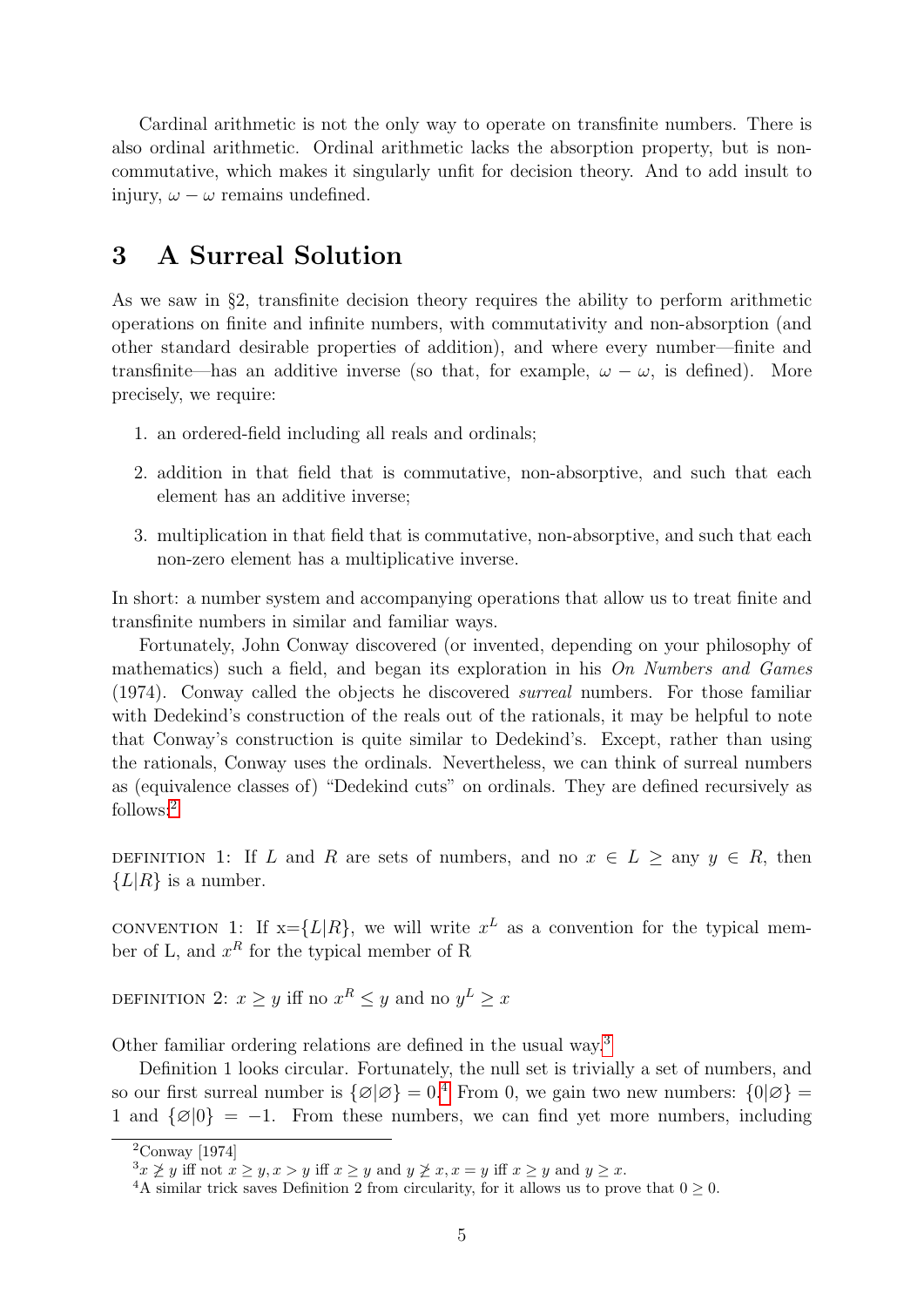

Figure 1: The Surreal Tree

 ${\{0, 1, 2, 3, 4...\}|\varnothing} = \omega, {\{\{0\}|\{1, 1/2, 1/4, 1/8...\}\}} = 1/\omega, {\{\{0, 1, 2, 3, 4...\}|\omega\}} = \omega - 1.$ In order to avoid tedious iterations, we can see the structure of the surreals laid out in Figure 1. We use No to denote the class of numbers created by repeated application of definition 1, and the iteration of definition 1 on which n is found its 'birthday.'<sup>[5](#page-0-0)</sup>

With a hearty stock of numbers, we can now set about defining arithmetic operations.

DEFINITION 3:  $x + y = \{x^L + y, x + y^L | x^R + y, y^R + x\}^6$  $x + y = \{x^L + y, x + y^L | x^R + y, y^R + x\}^6$ 

DEFINITION 4:  $-x = \{-x^L | -x^R\}$ 

DEFINITION 5:  $x \times y = \{x^L \times y + y^L \times x - x^L \times y^L, x^R \times y + y^R \times x - x^R \times y^R | x^L \times y + y^R \times y^R \}$  $y^R \times x - x^L \times y^R, x^R \times y + y^L \times x - x^R \times y^L$ 

 $0 + 0 = {\emptyset + 0, 0 + \emptyset}$  $\emptyset + 0, 0 + \emptyset$  $\{ \emptyset | \emptyset \} = {\emptyset}$  $0 + 1 = {\emptyset + 1, 0 + 0 | \emptyset + 1, 0 + \emptyset} = {0 | } = 1.$ 

(In the second to last step, we have applied a theorem that allows us to simplify the surreal numbers without losing the equality.) Definition 5 secures the base case in the same way.

<sup>5</sup>So the birthday of 0 is day 0 the birthday of 1, <sup>−</sup>1 is day 1, etc. Notice that Definitions 1 and 2 also explain why surreal numbers are equivalence classes of "cuts." For example, although  $2 \equiv \{1\}$ , i.e. the name of  $\{1\}$  is "two," we can easily prove that  $2 = \{-1, 0, 1\} = \{-1, 1\} = \{0, 1\} = \{1\}$ .

 ${}^{6}$ Again, this definition looks circular, as we seem to be defining addition from addition. Here we used the notational convention that adding a number to a set is just adding that number to every member of the set. For example,  $x^L + y$  means adding y to every member of  $x^L$ . Since there is no member in the empty set  $\emptyset$ , we automatically have the base case. Applying the base case, we have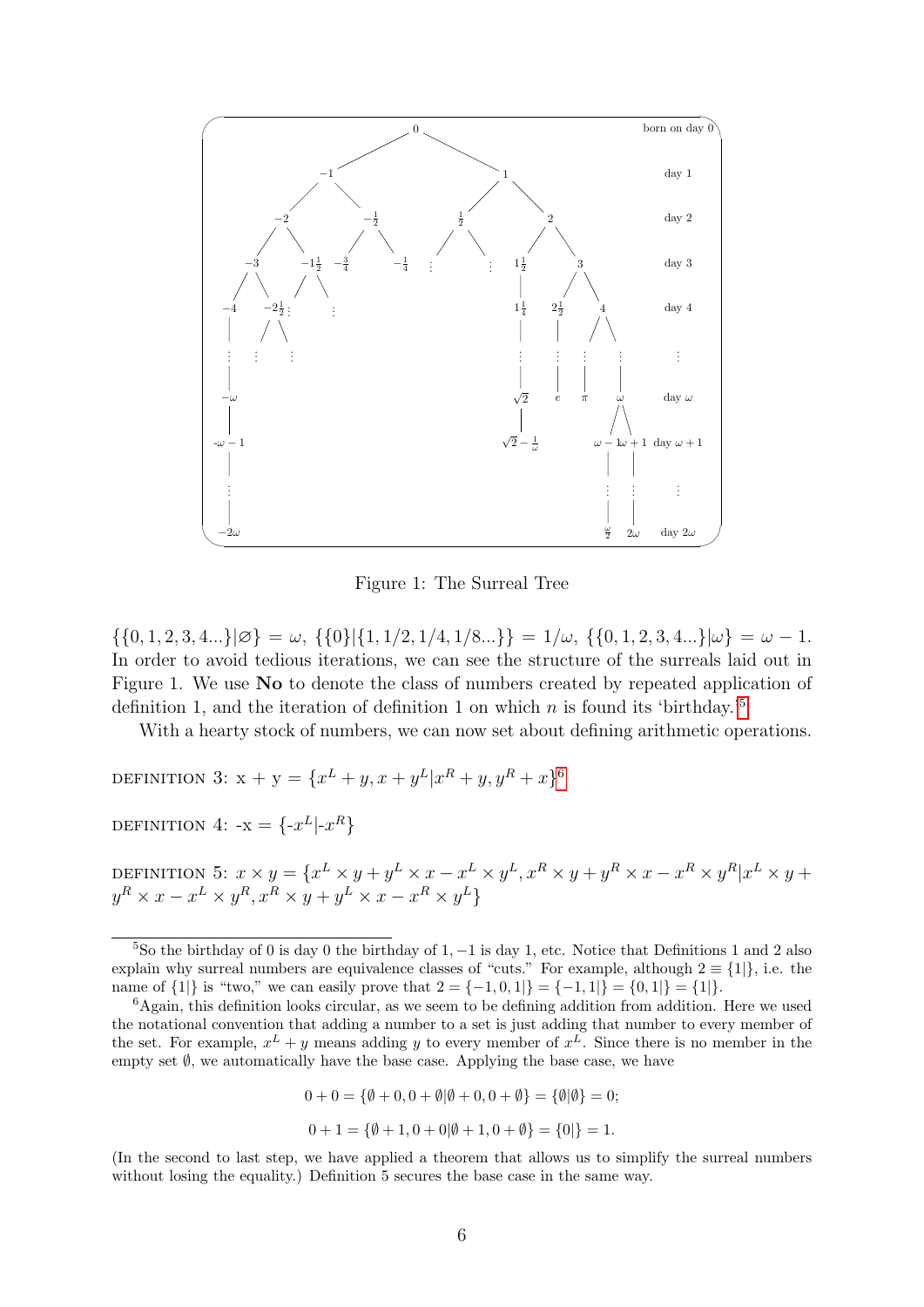These definitions make No an ordered field including all reals and all ordinals (in fact, Conway proves that it is a universally embedding field). We refer the interested reader to Conway for the proofs and further details.[7](#page-0-0)

We end this quick introduction to the surreals with some remarks about the status of real numbers. As we can see from the surreal tree (Figure 1), we can find bona fide real numbers such as  $-2\frac{1}{2}$  $\frac{1}{2}, -2, -1, 0, \frac{1}{3}$  $\frac{1}{3}$ , 1,  $\sqrt{2}$ , 2,  $\pi$  among the surreals. Moreover, all of them can be explicitly identified. For example, with a natural mapping function  $f$ , we can identify the real number 0 with  $\{|\} = f(0)$ , any positive integer with  $\{f(x-1)|\}$ , any negative integer with  $\{|f(x+1)\}\$ , and any rational that is a dyadic fraction  $\frac{j}{2^k}$  (meaning that j, k are integers and k is positive) with  $\{f(\frac{j-1}{2^k})\}$  $\frac{(i-1)}{2^k}$ )| $f(\frac{j+1}{2^k})$  $\left(\frac{y+1}{2^k}\right)$ . For any real number x (such as  $\frac{1}{3}$  and  $\pi$ ) that is not a dyadic fraction, we define it as  $\{L|R\}$ , where L is the set of all dyadic fractions  $\frac{j}{2^k}$  smaller than x and R is the set of all dyadic fractions larger than x. Two examples: (1)  $\frac{1}{3} = \{A|B\}$ , where A is the set of all dyadic fractions  $\frac{j}{2^k}$  smaller than  $\frac{1}{3}$ , and B is the set of all dyadic fractions larger than  $\frac{1}{3}$ ; (2)  $\pi = \{C|D\}$ , where C is the set of all dyadic fractions smaller than  $\pi$ , and D is the set of all dyadic fractions larger than  $\pi$ . Moreover, the mapping function f is provably a faithful embedding from the reals into the surreals (a homomorphism that preserves ordering, as well as addition, multiplication, and other algebraic operations).<sup>[8](#page-0-0)</sup>

### <span id="page-6-0"></span>3.1 A Surreal Representation Theorem

Given the above properties of surreal numbers, can we model rational preference structures using the surreal field? Indeed we can. Here we prove that we can represent a rational agent's preferences by a surreal-valued utility function. In so doing, we establish a mathematical foundation for surreal decision theory.

NOTATION 1: Let  $\star$  denote the natural embedding from the standard universe into the surreal universe. Let No denote a surreal model.

theorem 1 (Surreal von Neumann-Morgenstern Theorem): Let X be a finite space of lotteries, and let  $\preceq$  be a binary relation  $\subseteq X \times X$ . Then  $\preceq$  admits an expected utility representation  $U : X \to \mathbb{N}$ o such that  $\forall x, y \in X$ :

 $U(x) \leq U(y) \Leftrightarrow x \leq y$  if and only if  $\preceq$  satisfies all of the following:

- 1. Completeness:  $\forall x, y \in X$ , either  $x \prec y$  or  $y \prec x$ .
- 2. Transitivity:  $\forall x, y, z \in X$ , if  $x \preceq y$  and  $y \preceq z$ , then  $x \preceq z$ .
- 3. Continuity $\star: \forall x, y, z \in X$ , if  $x \leq y \leq z$ , then there exist a surreal  $p \in \star[0, 1]$  such that  $px + (1-p)z \sim y$ .
- 4. Independence\*:  $\forall x, y, z \in X, \forall p \in \star(0,1], x \preceq y$  if and only if  $px + (1 p)z \preceq z$  $py + (1 - p)z$ .

Proof: See Appendix.

<sup>7</sup>Conway [1974], 15-44

<sup>8</sup>We refer the interested reader to Gonshor [1986] for the mathematical details and Chris Tondering's excellent notes for a clear introduction to the basic ideas.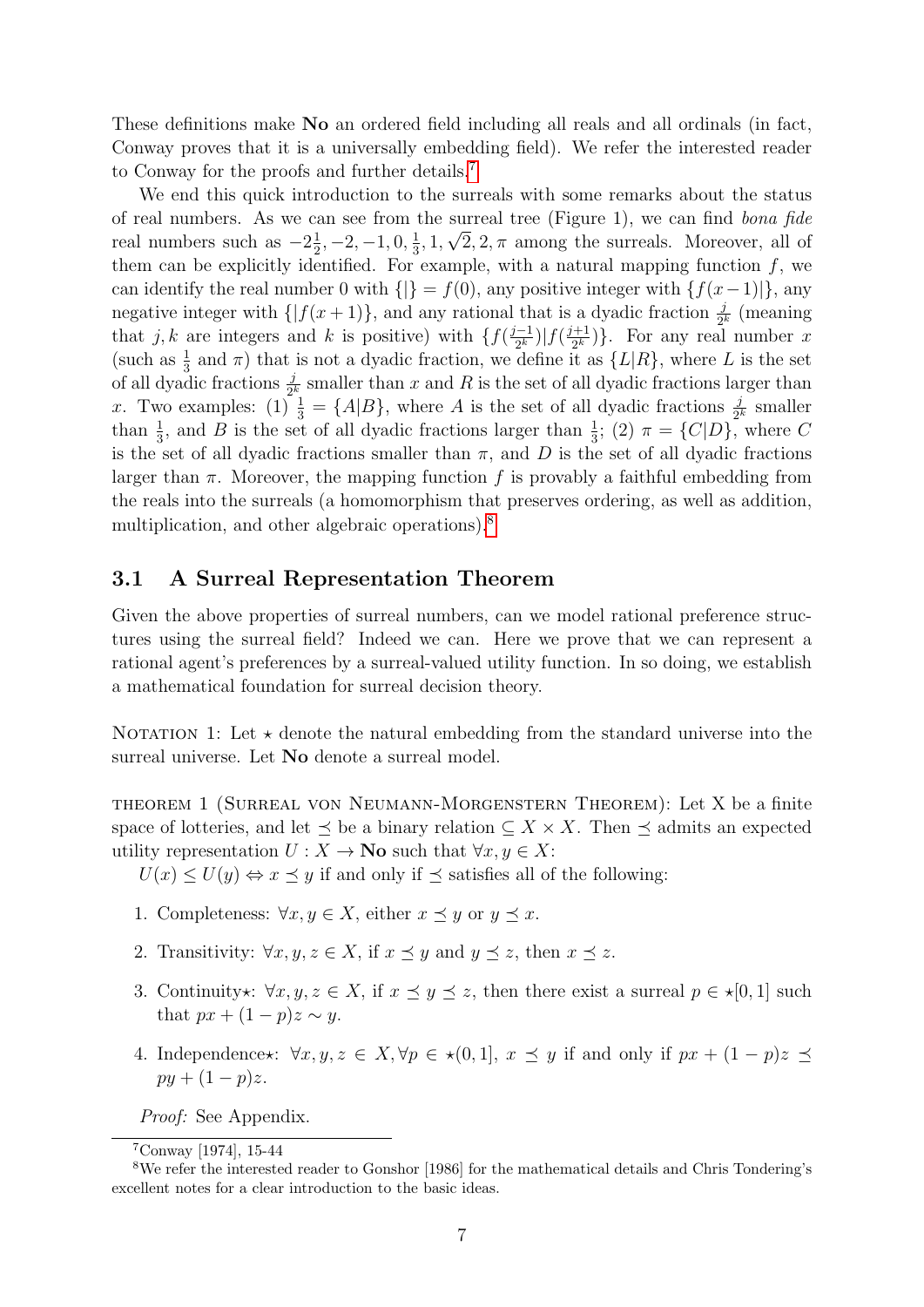### <span id="page-7-0"></span>3.2 A Simple Application

With surreal arithmetic thus defined and the representation theorem proven, we can represent a rational agent's preferences by a surreal-valued utility function. We now return to the games of §2. Recall the calculations we needed to make (with  $\infty$  precisified as the ordinal  $\omega$ :

$$
G_1 = .5\omega
$$
  
\n
$$
G_2 = .5\omega + 5,000
$$
  
\n
$$
G_3 = .5\omega - 5,000
$$
  
\n
$$
G_4 = .5\omega - .5\omega
$$
  
\n
$$
G_5 = .9\omega - .1\omega
$$
  
\n
$$
G_6 = .1\omega - .9\omega
$$

With either ordinal or cardinal arithmetics, we get results that disobey dominance reasoning and are therefore unacceptable. However, with surreal arithmetic operations, we get the intuitive results that respect dominance principles.  $G_2 > G_1 > G_3$ , and  $G_5 > G_4 > G_5$ .

Detailed calculations, even in this simple example, can be tedious. But for an illustration, we will show (with the help of some theorems in surreal analysis) that  $G_2 > G_1$ . (This method can be generalized to prove a general theorem about dominance in surreal decision theory.) We can use the definitions to show:

$$
.5\omega = .5\omega
$$

$$
0 \le 5,000
$$

$$
.5\omega + 0 = .5\omega
$$

Moreover, it is a theorem that  $x < x' \wedge y < y' \Rightarrow x + y < x' + y'$ . So we can conclude that  $.5\omega < .5\omega + 5,000$ .

It is worth noting, although it plays no part here, that  $\omega - \omega$  is defined, and is 0 (because  $-\omega$  is the additive inverse of  $\omega$ ).

### <span id="page-7-1"></span>3.3 Surreal Credences

So far, especially in the statement of our representation theorem, we have assumed that credences can come in surreal values. Here, we give some reasons for thinking that this is a plausible assumption. Our goal here is to argue that surreal credences are viable – that is, that surreal numbers can be used to model mental states without falling into incoherence. We do not claim, however, that they are the only or the best tool for the job. We do this in two parts. First: we argue that we can understand what it means to have a surreal credence by considering cases where surreal mathematics provides a natural model of certain intuitively rational preferences. Second, we argue that recent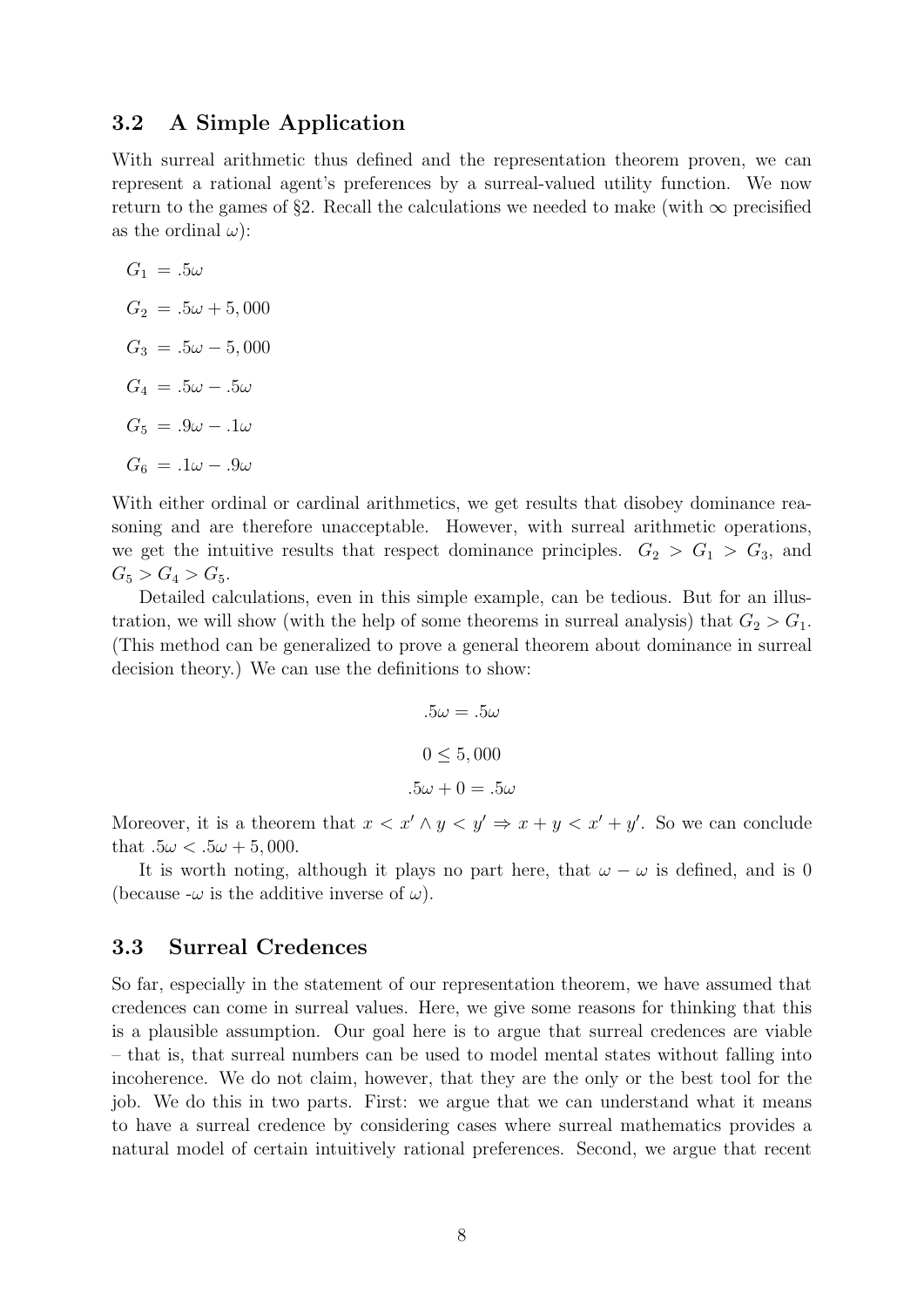work in non-Archimedean probability theory makes surreal mathematics a viable model for probability on finite state spaces.[9](#page-0-0)

#### <span id="page-8-0"></span>3.3.1 What Surreal Credences Might Represent

We are used to probabilities being Archimedean, represented by real numbers. (Some people think that even real numbers are too fine-grained to represent credences.) Indeed, in our ordinary choice situations, nothing really calls for non-Archimedean credences that motivate representation by surreal numbers. However, since we would like to discuss Pascal's Wager, our situation will be somewhat out of the ordinary contexts (and Pascal insists that his Wager is a decision problem that all of us face). In the following, we shall consider two intuitively rational preferences that seem to lead to non-Archimedean credences.[10](#page-0-0) (Let us stipulate that money is linear in dollars and money is real-valued.)

Case 1. Rene is offered a ticket (that costs nothing and that pays \$10 in reward if it wins) in a fair countable lottery. She strictly prefers taking it to rejecting, but she will not pay for it. Since she strictly prefers it to the status quo, the ticket has positive expected utility (EU). So the credence of getting a payout is greater than 0. But since there's no amount of money she'll pay for it,  $\forall x \in \mathbb{R}$ ,  $0 \lt EU(iicket) \lt x$ . Therefore, Rene's credence that the ticket will win is a positive infinitesimal number.

Case 2. Blaise has a ticket for salvation that costs nothing and that pays a high reward if it wins. At the initial time  $t_1$ , there's no monetary price at which he will sell his ticket. So Blaise's expected utility of the ticket  $EU_{t_1}(ticket)$  is infinite. But you give him tons of evidence against the ticket being genuine, such that the evidence at some later time  $t_2$  will convince him to sell it at a price but still not give it away. Therefore,  $\exists x \in \mathbb{R}, 0 < EU_{t_2}(ticket) \leq x$ . Therefore, Blaise's posterior credence that the ticket is genuine is a positive infinitesimal number.

We judge these preferences to be intuitively rational. Now, both cases lead to non-Archimedean credences. They can be modeled by surreal numbers, which include not only infinities but also infinitesimals that satisfy the multiplication properties used in these cases. Therefore, we can capture these preferences with surreal credences.

Caveat: in both cases we make use of infinite state spaces. They might appear illegitimate since we are in the context of justifying surreal decision theory for finite state spaces. However, the appearances are misleading. If infinitesimal credences are coherent in infinite state spaces, they should remain coherent in finite state spaces. We can, for example, appeal to Case 1 and Case 2 as hypothetical situations, which can provide interpretations of the surreal credences in Pascal's Wager and the final two axioms in the Surreal von Neumann-Morgenstern Theorem.<sup>[11](#page-0-0)</sup>

<sup>9</sup>We thank an anonymous referee for suggesting that we make these clear.

<sup>&</sup>lt;sup>10</sup>Here we are granting the assumption that preferences are prior to credences. But see Eriksson & Hájek (2007) for some interesting arguments that credences can be taken as more fundamental than preferences. This is also natural in the von Neumann-Morgenstern framework where probabilities (objective chances) are assumed. If we allow the possibility that credences are prior to betting preferences, then we can make sense of surreal credences in another way–via surreal chances and the Principal Principle. If there is a fair lottery with  $\omega_0$  tickets, then it is plausible that the chance of any ticket being the winning one is  $\frac{1}{\omega_0}$ .

 $11\,\text{We}$  should add that the technical questions about how to do surreal infinite sum (especially on conditionally convergent series) do not come up in these two cases, as we are merely doing pair-wise comparisons for infinitely many pairs, not summing over infinitely many values. They are conceptually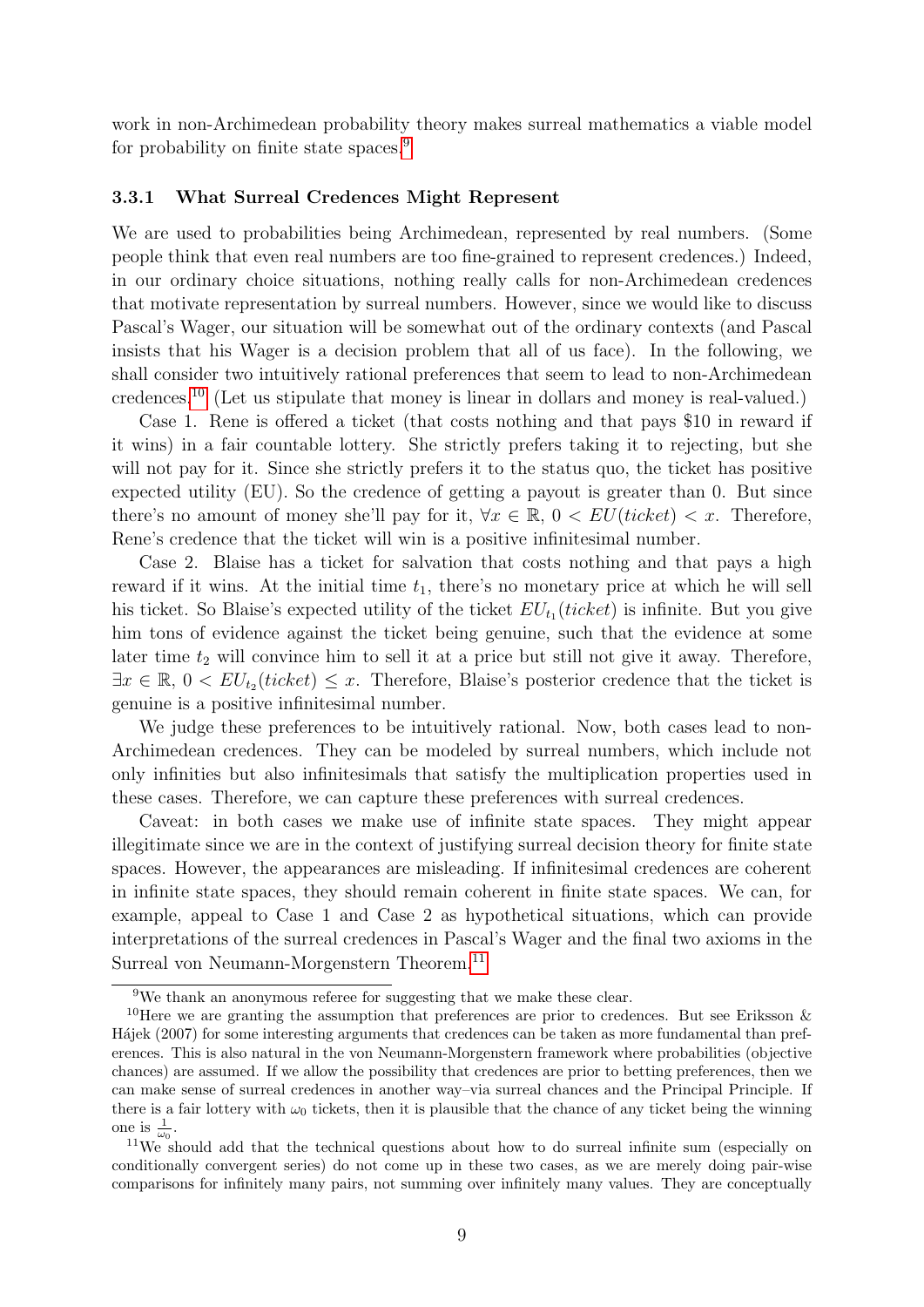#### <span id="page-9-0"></span>3.3.2 Technical Prospects for a Surreal Probability Theory

We are used to the standard classical probability theory, axiomatized by Kolmogorov. It is attractive for its simplicity and fruitfulness. Take, for example, the presentation of the Kolmogorov axioms from Benci et al. [2016]:

- K0 Domain and Range: The events are the elements of a  $\sigma$ -algebra  $F \subset \mathscr{P}(\Omega)$  and the probability function is a function  $P: F \to \mathbb{R}$ .
- K1 Non-negativity:  $\forall A \in F, P(A) \geq 0$ .
- K2 Normalization:  $P(\Omega) = 1$ .
- K3 Additivity: If A and B are events and  $A \cap B = \emptyset$ , then  $P(A \cap B) = P(A) + P(B)$ .
- K4 Continuity: Let  $A = \bigcup_{n \in \mathbb{N}} A_n$ , where  $A_n \subset A_{n+1}$  are elements of F, then  $P(A) =$  $\lim_{n\to\infty} P(A_n)$ .

Notice that adding [K4] to [K0]–[K3] is equivalent to requiring Countable Additivity.

Despite its simplicity and conceptual attractiveness, it cannot handle, for example, a fair lottery on natural numbers (Wenmackers and Horsten [2013]). We have to reject either [K2] Normalization or [K4] Continuity. It is natural to assign unity to the probability of the whole space, so it is reasonable to reject or modify [K4], which is equivalent to modify Countable Additivity.

But what happens when we take away Countable Additivity? It has interesting mathematical and philosophical consequences. Benci et al. [2016] suggest an axiomatization of a finitely-additive probability theory with the additional assumption of Regularity:

- NAP0 Domain and Range: The events are all the subsets of  $\mathscr{P}(\Omega)$ , which can be a finite or infinite sample space. The probability function is a total function  $P : \mathscr{P}(\Omega) \to \mathscr{R}$ , where  $\mathscr{P}(\Omega)$  is the powerset of  $\Omega$  and  $\mathscr R$  is a superreal field (that is, an ordered field that contains the real numbers as a subfield).
- NAP1 Regularity:  $P(\emptyset) = 0$  and  $\forall A \in \mathscr{P}(\Omega) \setminus \{\emptyset\}, P(A) > 0$ .
- NAP2 Normalization:  $P(\Omega) = 1$ .

NAP3 Additivity: If A and B are events and  $A \cap B = \emptyset$ , then  $P(A \cap B) = P(A) + P(B)$ .

By stipulation [NAP0], such a finitely additive probability function can have values in a non-Archimedean superreal field, of which the surreal field No is an instance. Moreover, they prove that if [NAP0]–[NAP3] hold, then:

- $(1) \ \forall A \in \mathscr{P}(\Omega), P(A) \in [0,1]_{\mathscr{R}};$
- (2)  $P(A) = 1 \leftrightarrow A = \Omega$ ;

(3) If  $\Omega$  is uncountable or  $\Omega$  is countable and the lottery is fair  $(\forall \omega, \tau \in \Omega, P(\omega))$  $P(\tau)$ , then  $\mathscr R$  is a non-Archimedean field.

That is, if the probability function is defined an uncountable sample space or assigns "fair lotteries," then the value field has to be a non-Archimedean superreal field, of which the surreal field is an instance.

related but mathematically different.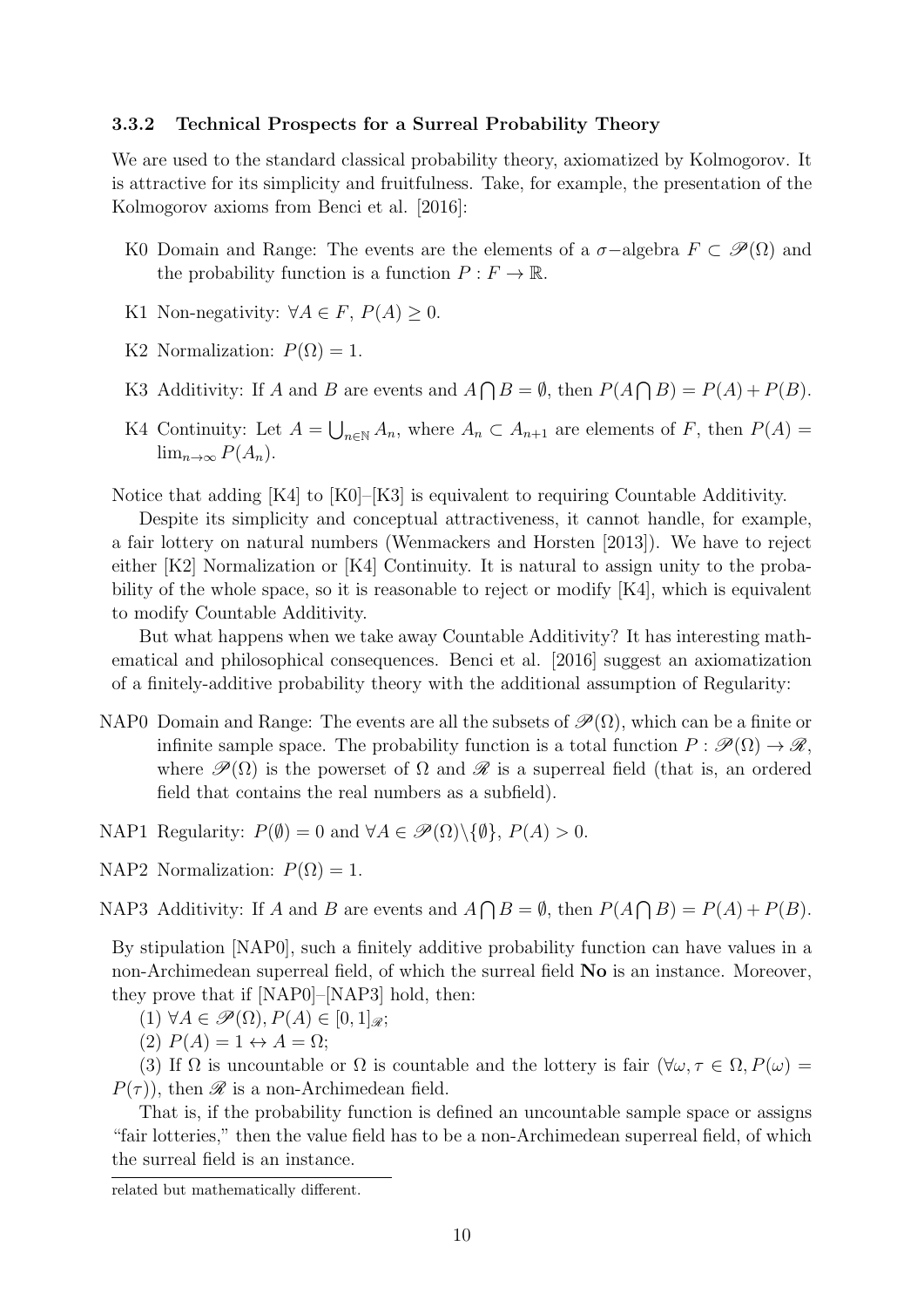Benci et. al are concerned with giving an alternative definition of limit and an alternative formulation of Countable Additivity for the non-Archimedean probability theory. It would be interesting to see whether some of their ideas will also work for a surreal probability theory with Countable Additivity.[12](#page-0-0)

However, in this paper we are concerned with decision theory with finite state spaces, so Finite Additivity is sufficient for our needs. The absence of Countable Additivity gives us much freedom in how we assign probabilities to infinite sets. We can, for example, assign probability  $\frac{1}{\omega}$  to an infinite fair lottery on N and a probability  $\frac{1}{2\omega}$  to an infinite fair lottery on  $\mathbb{N}\backslash 2$ . Nonetheless, it is interesting to see that Benci et al.'s alternative axiomatization not only accommodates finitely-additive surreal probabilities but also forces the use of a non-Archimedean field in some cases.

## <span id="page-10-0"></span>4 Pascal's Wager

For a less contrived look at the advances surreal arithmetic allows us, we will use it to analyze one of the oldest problems using infinite utility: Pascal's Wager. Pascal's Wager makes a tantalizing offer: once one understands the incentive structure of the afterlife, there is a strong practical reason to live religiously. This is almost independent of any evidential considerations; so long as one has some credence that there is a god offering her followers an infinitely good afterlife, one ought to follow that god's religion. Thus, we are given a chance to do an end run around the evidence! As long as there is no proof of atheism, it is rational (perhaps rationally required) to behave as a convert. It thus occupies a special place in the pantheon of theistic arguments; it offers defeat to the atheist for mostly non-epistemic reasons. In the face of problems of evil and divine hiddenness, this is no small thing.

Nearly as old as decision theory itself, the wager occupies an interesting place in the history of decision theory, as a problem involving (finitely many) infinite-value states. We will use it as a 'real world' test case for our surreal decision theory, focusing its lens on this venerable argument and analyzing its most common twists and objections.

Pascal argued<sup>[13](#page-0-0)</sup> that the decision whether or not to lead a Christian life could be modeled as a decision problem with four states: either there was a god or not, and one either lives a Christian life or not. Three of these states have finite utilities: those in which there is no god, or in which there is a god but one is not Christian. The state in which there is a god and one is Christian, on the other hand, has infinite utility. Any finite gain or loss is swamped by the infinite value. Thus, Pascal reasoned, it is best to lead a Christian life as long as one's credence that there is a god is non-zero. The rule of expected utility maximization confirms this.

Many criticisms have been leveled against this argument.<sup>[14](#page-0-0)</sup> We will pay special at-

 $12$ Although some philosophers following de Finetti reject Countable Additivity (CA), there are reasons to preserve something like CA in the theory. Many theorems for analysis on infinite sample spaces depend on CA. However, Benci et al.'s techniques ([2013] and [2016]) using Omega-limit to extend CA to an analogue in non-standard analysis (hyper-countable-additivity) give us hope that such an extension is possible in general. It would be interesting to explore the consequences of extending Omega-limit to the surreal field. We hope to write up in a second paper about surreal infinite sum and explore versions of CA on the basis of Benci et al's results.

<sup>13</sup>See Pascal [1670], section 418.

 $14$ Most notably Hájek 2003, but see Jordan [2007] for a thorough review.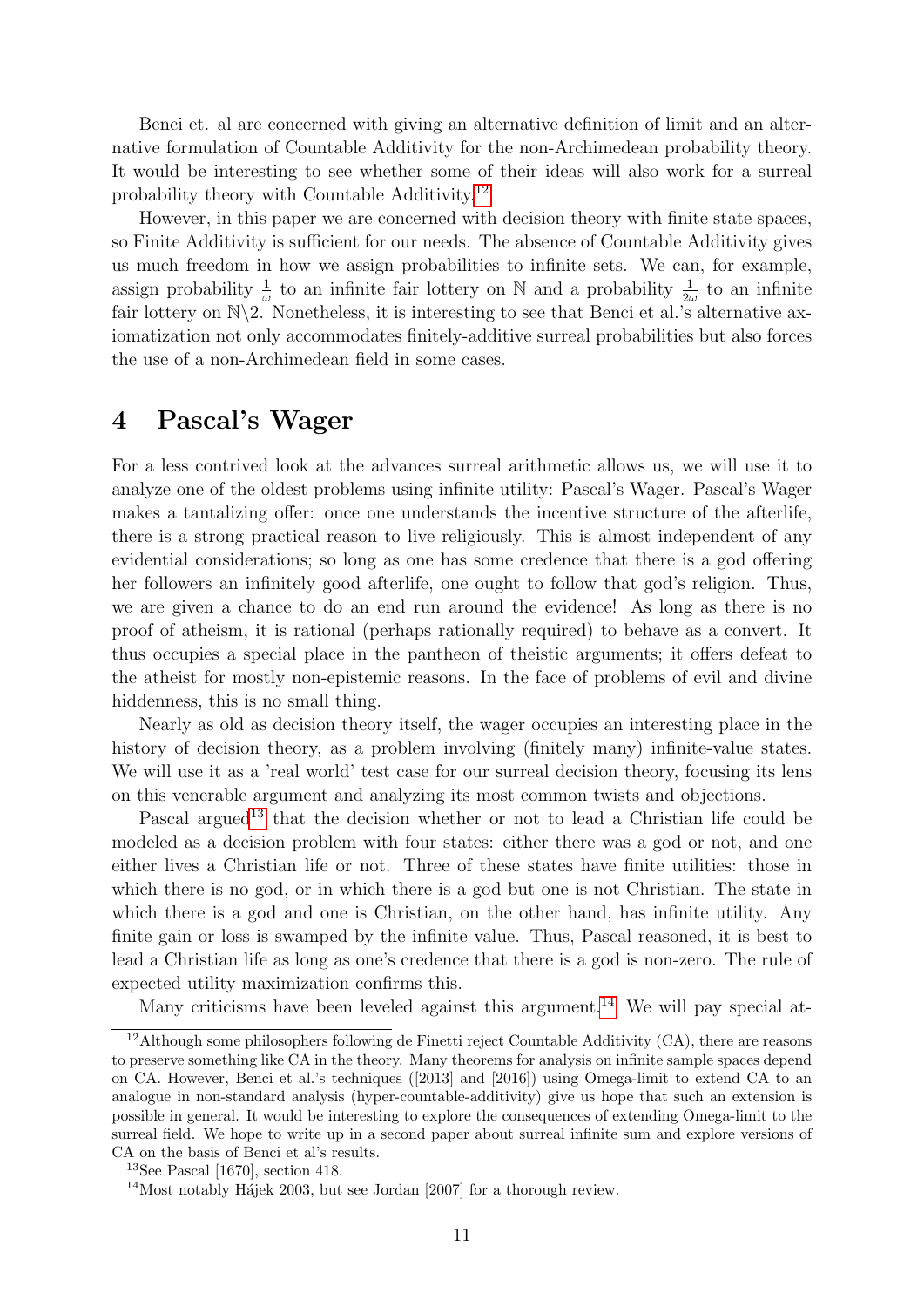tention to two of them, since they display interesting features of our proposal. First, we will examine Alan Hájek's "mixed strategy" objection. Next, we will examine the "Many Gods" objection. Our conclusion: while the move to surreal utilities blocks Hajek's objection (theological rejoinders notwithstanding), the Many Gods objection shows that the correct bet in a Pascalian decision problem depends crucially on an agent's credences, and therefore that the wager argument fails to deliver a non-epistemic argument for theism.

## <span id="page-11-0"></span>4.1 Mixed Strategies

Typically, Pascal's wager has been set up as a decision problem with two options.

|               |          | God   No God   Expected Payoff |
|---------------|----------|--------------------------------|
| Christian     | $\infty$ | Infinite                       |
| Non-Christian |          | Finite                         |

Table 1: Pascal's Wager, Classical Presentation

But decision theorists know better. Whenever we have gambles, we can adopt mixtures of those gambles. We can think of mixtures heuristically as using coin flips to decide which gamble to take. So someone presented with the decision in Table 1 might make her choice by flipping a fair coin. That is, she has 0.5 chance of leading a Christian life and 0.5 chance of leading a non-Christian life. In that case, nonetheless, since a 0.5 chance of infinity is still infinite, the expected utility of the flip strategy = the expected utility of simply picking "Christian." In fact, the coin can be arbitrarily biased against Christian, and still the mixed strategy has the same expected utility as the pure "Christian" option! This is counterintuitive because gambles with arbitrary biases will have the same expected utility and the agent ought to be indifferent among the different gambles. As  $H\acute{a}jek^{15}$  $H\acute{a}jek^{15}$  $H\acute{a}jek^{15}$ convincingly argues, if we assume the Principle of Regularity (the thesis that we should assign probability 1 only to logical truths and 0 only to contradictions), then any act should have a non-zero probability for the eventual outcome of becoming a Christian. Therefore, if we assume Regularity, any act can be seen as a mixed strategy of Pascal's Wager. This has the absurd consequence that we should be indifferent among all practical actions, thus trivializing practical reasoning and decision theory. Since practical reasoning and decision theory are not useless, there must be something wrong or mathematically incoherent with Pascal's Wager. So says the opponent.

We think, however, the real problem lies in the mathematical representation of Pascal's Wager. This is because  $\infty$ , at least in the extended reals and the more familiar Cantorian realms, has the absorption property.<sup>[16](#page-0-0)</sup> By standard lights, a chance at  $\infty$  is as good as a sure-thing  $\infty$ . But in surreal arithmetic, this is not true. The surreal  $\omega$  is strictly greater than the surreal .5 $\omega$ . Indeed, the surreal  $\omega$  is strictly greater than any  $p\omega$  for all  $p \in (0, 1)$ . Thus, our proposal, representing the decision matrix with surreal numbers instead of extended reals, correctly predicts that the pure "Christian" strategy beats all mixed strategies.<sup>[17](#page-0-0)</sup>

 $15$ Hájek [2003].

 $^{16}$ In Hájek's terms:*reflexive under multiplication*.

<sup>&</sup>lt;sup>17</sup>We note that our proposal is not the only one to do this. See Bartha [2007] and Herzberg [2011] for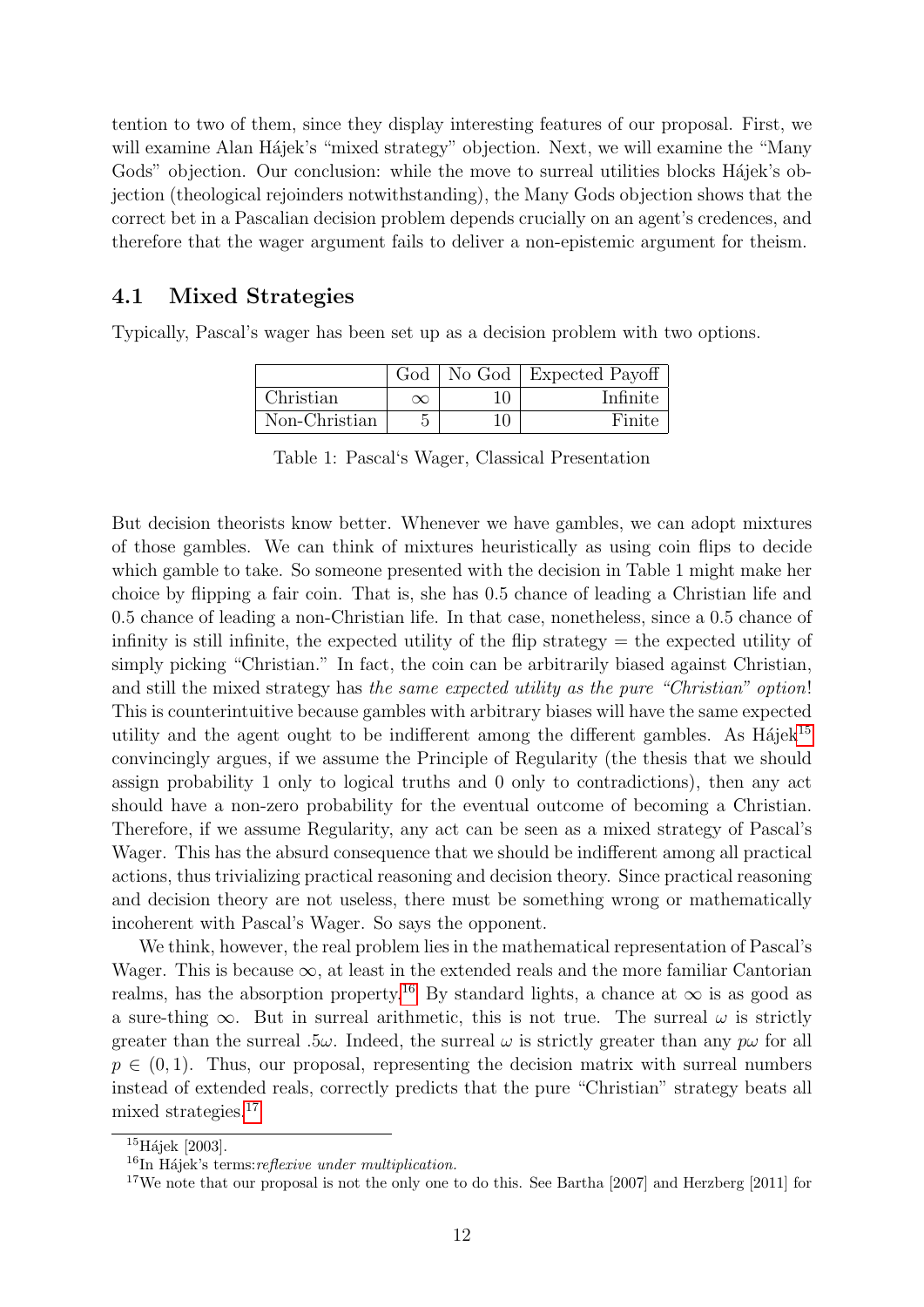Hájek noted the potential for surreal valued utilities to escape his objection.<sup>[18](#page-0-0)</sup> Instead, he argues that surreal infinite numbers do not have the same properties as the infinity Pascal seems to be talking about. Hajek's Pascal sees salvation as the greatest good, and thus possessing the absorption property for addition. We do not dispute Hajek's reading of Pascal[19](#page-0-0) (although we express some skepticism about the theology underlying a view according to which salvation is the greatest good, or indeed the rationality of a view whereby salvation and no apple is as preferable as salvation plus an apple), $^{20}$  $^{20}$  $^{20}$  but we are less interested in giving a faithful representation of Pascal's original argument than we are in applying our more general proposal to this problem in transfinite decision theory. Indeed, we think that Pascal falls to another objection.

### <span id="page-12-0"></span>4.2 Many Gods

A common objection to Pascal is that his decision problem is too simple, and as a result, the use of infinite utilities looks less problematic than it is.<sup>[21](#page-0-0)</sup> For there are a great many purported gods, many of which treat their followers well, and their doubters cruelly. Moreover, there are any number of other potential eschatological situations. Perhaps there is a god, but god is a universalist, so that everyone ends well. Perhaps there is a god, but god is a rationalist, and so anyone who makes epistemic decisions (like belief in a god) for pragmatic reasons ends poorly. The objection goes that once we see all these situations, and their accompanying infinite utilities and disutilities in the decision problem, we conclude that there's nothing interesting to say, and so problems of this sort aren't sensibly posed.[22](#page-0-0)

What would our surreal decision theory predict? Our theory, it turns out, allows us to formulate and analyze the Many Gods objection in a precise way. Let  $E_1...E_n$  be a partition over states in an expanded Pascalian decision problem. With each  $E_i$ , we associate some surreal number n, corresponding to  $u(E_i)$  in the agent's utility function. Let  $cr(E_i)$  be value of the agent's credence function over  $E_i$ . We can then give the EU of each of the  $E_i$ 's.

For example, suppose our agent thinks that there are three live divine candidates: Zeus, Apollo and Athena. She then has four religious options: Zeusianism, Athenianism, Apollinism, and Atheism. Zeusianism is an exclusivist religion. Zeusians get infnite utiity, but everyone else is damned. But according to Athenian theology, Athena is a universalist who will give everyone infinite utility. According to Apollinism, Apollo rewards atheists and damns everyone else.<sup>[23](#page-0-0)</sup> We may represent the problem in the following table,

alternate proposals that make the same prediction. We do note that all of these proposals make use of non-Archimedean utilities, of which we shall say more soon.

 $18$ Hájek [2003].

 $19$ However, it appears that Hájek no longer accepts this reading of Pascal.

 $^{20}$ But see Herzberg [2011] for discussion, especially for a hyperreal model that satisfies both reflexivity under addition and the non-reflexivity under multiplication.

<sup>&</sup>lt;sup>21</sup>The objection is as old as Diderot [1746], but has received a more rigorous formulatin in e.g. Cargile [1966]. Herzberg [2011] briefly discusses this possibility but focuses instead on modeling agents who do not countenance it.

<sup>22</sup>Rescher [1985] presses this line of reasoning, although not explicitly in connection with the many gods objection.

<sup>&</sup>lt;sup>23</sup>Such Apollo is thus an example of the sort of god no one believes, but is regularly trotted out by philosophers objecting to Wager-style arguments. We propose Silly Theism as a technical name for this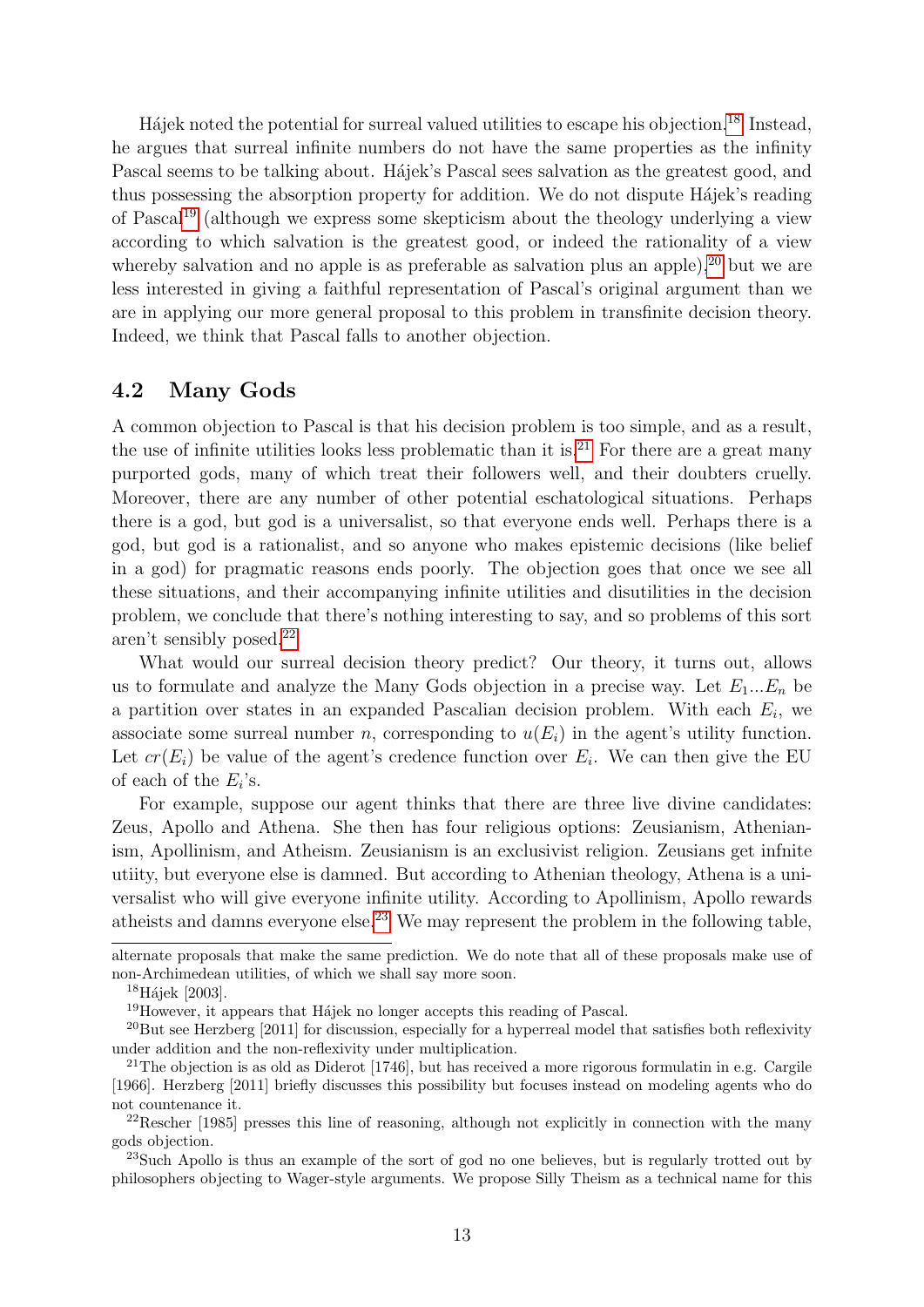|            | Zeus                         | Athena | Apollo | Atheism |
|------------|------------------------------|--------|--------|---------|
| Zeusian    | $\left( \frac{1}{2} \right)$ |        | (۱) –  |         |
| Athenian   | $-\omega$                    |        | $-(1)$ |         |
| Apollinist | $-\omega$                    |        | $-(1)$ | 100     |
| Atheist    | -60                          |        |        |         |

representing the finite utility of a regular life as 100:

Table 2: Pascal's Wager With Three Gods

Already, using surreal values allows her to assign a sensible ranking of her options. Which religion is best will depend on what her credence function is like. If, for instance,  $Cr(Zeus) = .5, Cr(Athena) = .3, Cr(Apollo) = .1, and Cr(Atheism) = .1, then:$ 

$$
EU(Zeusian) = .7\omega + 10
$$
  
> -.1\omega + 10 = EU(Atheist)  
> -.3\omega + 10 = EU(Atherian) = EU(Apollinist)

With the credence favoring Zeus, Zeus is the best option. On the other hand, if Cr(Zeus)  $= .1, Cr(Athena) = .2, Cr(Apollo) = .2, and Cr(Atheism) = .5, then:$ 

$$
EU(Atheist) = .3\omega + 50
$$
  
> .1\omega + 50 = EU(Zeusian)  
> -.1\omega + 50 = EU(Athenian) = EU(Apollinist)

With the credence favoring atheism, Atheist is the best option.<sup>[24](#page-0-0)</sup>

A further complication is that infinite utilities come in different degrees of magnitudes. We can represent this in the decision matrix by allowing the utility function to range over the entire hierarchy of infinities, with the subscript indexing their degrees:

|            | Zeus            | Athena     | Apollo         | Atheism |
|------------|-----------------|------------|----------------|---------|
| Zeusian    | $\omega_{100}$  | $\omega_0$ | $-\omega_5$    | 100     |
| Athenian   | $-\omega_{100}$ | $\omega_0$ | $-\omega_5$    | 100     |
| Apollinist | $-\omega_{100}$ | $\omega_0$ | $-\omega_5$    | 100     |
| Atheist    | $-\omega_{100}$ | $\omega_0$ | $\omega_{137}$ | 1111    |

Table 3: Pascal's Wager With a Hierarchy of Infinities

Again, which religion is best will depend on what her credence function is like.

Take the first example: since  $Cr(Zeus) = .5$ ,  $Cr(Athena) = .3$ ,  $Cr(Apollo) = .1$ , and

type of religion.

<sup>&</sup>lt;sup>24</sup>As we have set things up, the exclusivist and atheist options each dominate the universalist and silly options, but other combinations (such as scenarios with multiple exclusivist gods in play, or mildly inclusivist options where some gods favor some infidels over others) can bring out the benefits of those.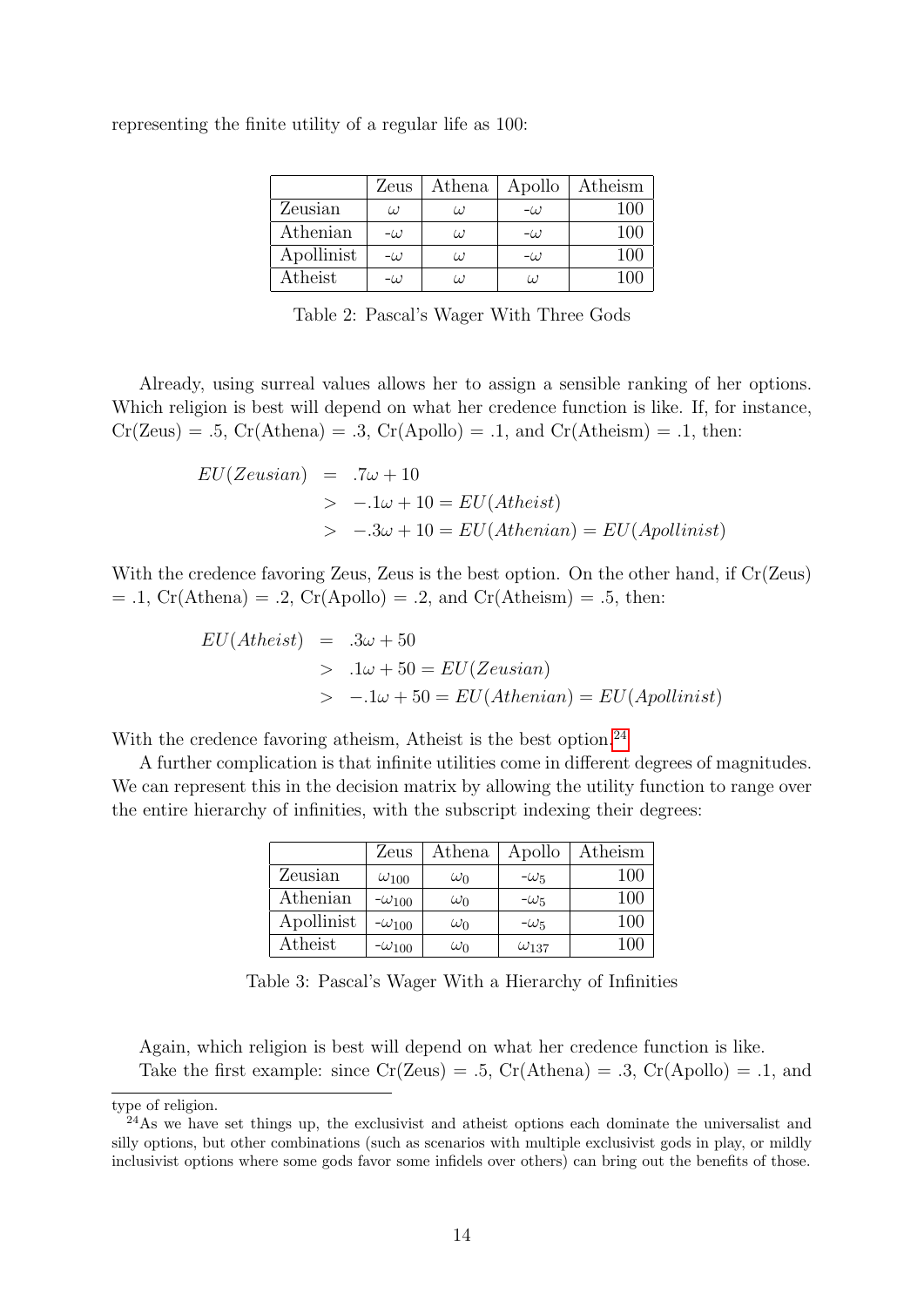$Cr(Atheism) = .1,$ 

$$
EU(Zeusian) = .5\omega_{100} + .3\omega_0 - 0.1\omega_5 + 10
$$
  
< 
$$
-.5\omega_{100} + .3\omega_0 + 0.1\omega_{137} + 10 = EU(Atheist)
$$

Since  $\omega_{137}$  is larger than any finite product of the lower infinities, Atheist is the best option.

On the other hand, if we allow the credence function to range over surreal infinitesimal values, then things can be very different. Let  $Cr(Zeus) = .5$ ,  $Cr(Athena) = .3$ ,  $Cr(Apollo)$  $=\frac{1}{\omega}$  $\frac{1}{\omega_{137}}$ , and Cr(Atheism) = 0.2 –  $\frac{1}{\omega_{13}}$  $\frac{1}{\omega_{137}}$ . Then:

$$
EU(Zeusian) = .5\omega_{100} + .3\omega_0 - \omega_5/\omega_{137} + 20 - 100/\omega_{137}
$$
  
> -.5\omega\_{100} + .3\omega\_0 - 1 + 20 - 100/\omega\_{137} = EU(Atheist)

Since  $\omega_{137}$  is in the denominator,  $\omega_{100}$  is the dominating infinity here, and Zeusianism is the best option.

We can do this for arbitrarily complicated decision problems of this sort. So there is nothing incoherent or problematic about the use of infinite utilities. But the argument does not deliver the result as advertised. Its partisans sell Pascal's Wager as a route to religion that does not depend on how the evidence falls between the theist and atheist. Our theory says otherwise. What one should do in a Pascalian decision problem depends on what one's credence function is like. It is not, after all, an end run around the evidence. For one's credence function should be sensitive to different kinds of evidence that support competing hypotheses to different degrees. As a result, one's expected utility function will vary accordingly, giving different answers to the question: "what ought one rationally to do?"

#### <span id="page-14-0"></span>4.3 Why Not Finite Utilities?

The analysis we have given of the Many Gods objection is very similar to that of Mougin and Sober [1994], in particular their finite-utility model (where the utility of salvation is very great, but not infinite). So one might justly ask: what does Surreal Decision Theory have to offer that can't be had using finite numbers?

It is true that surreal arithmetic and finite arithmetic have many similar properties. This is by design. One of the great virtues of using surreal numbers in decision theory is the fact that surreal arithmetic treats finite and infinite numbers alike, and in a way that extends finite arithmetic to include infinite numbers. Unlike more Cantorian arithmetics, it lacks the absorption property and other features that make up the familiar differences between finite and infinite arithmetic. And so it is unsurprising that a surreal analysis of the Many Gods objection will look similar to a finitist analysis. The arithmetic is similar, and since the move to surreal utilities is primarily a technical change, the philosophical issues are similar. However, the difference in field structure between  $\bf{No}$  and  $\mathbb{R}$  means that there are Pascalian problems which can be modeled using surreal numbers that cannot be using real numbers.

Consider, for instance, an agent, Theresa, trying to decide between two gods, each offering an  $\omega$ -valued afterlife. Her credence that Odin is the true god is .6, and that Ra is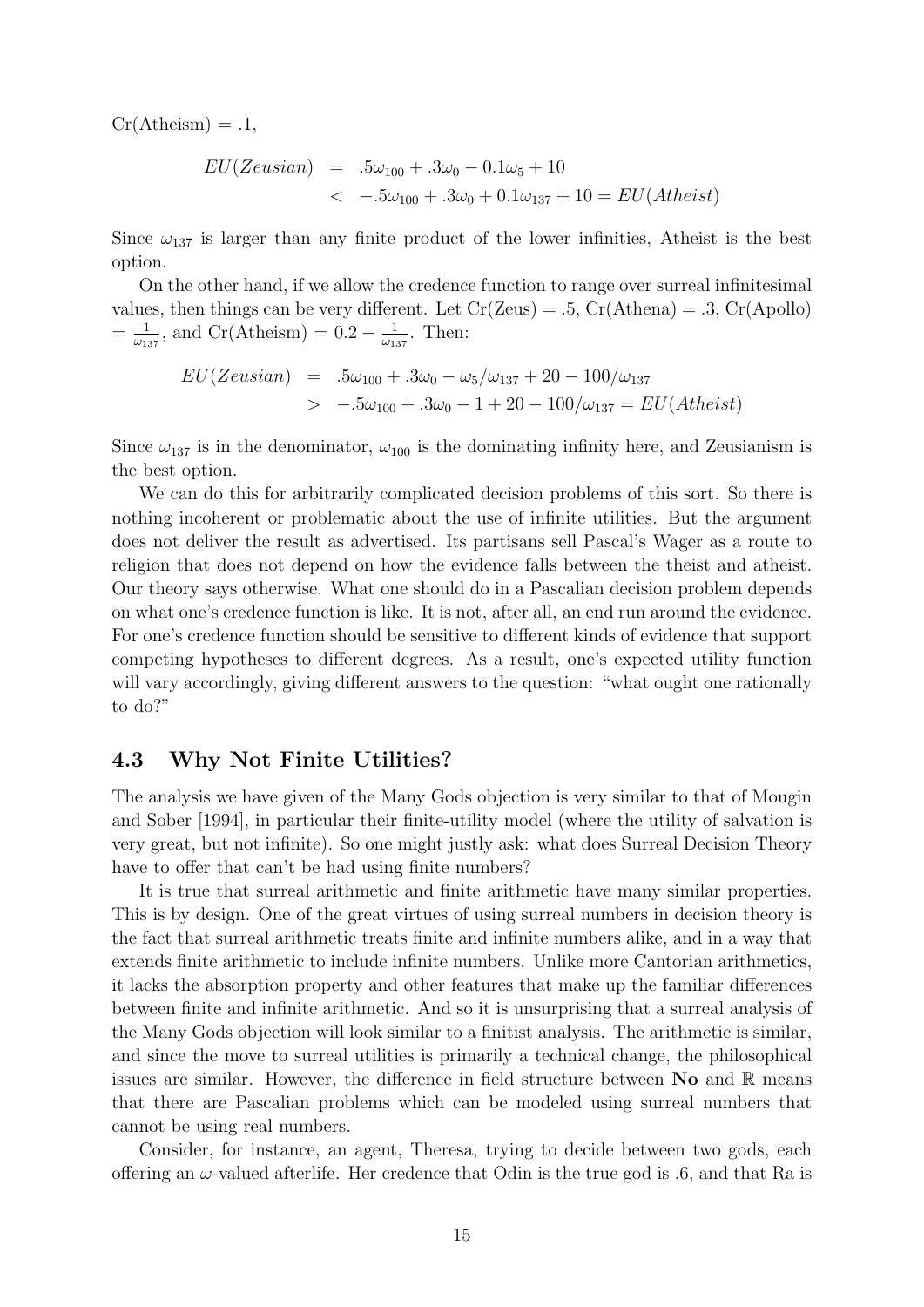the true god is .4, so she tentatively elects to wager for Odinism. Moreover, even though her utility is linear in dollars, there is no amount of money that the Cult of Ra could pay her to change her wager. Theresa values salvation infinitely with respect to earthly goods. Surreal decision theory can give a model of her preferences; finitist decision theory cannot, for whatever number we assign the utility of salvation, by the Archimedean axiom there is some finite amount of money the Cult of Ra could pay her to make conversion rational. Consequently, surreal decision theory will be able to model agents in Pascalian decision problems that finite decision theory cannot: namely, those who cannot be paid to wager against the evidence. Or, more generally, those whose preference for salvation over earthly goods is genuinely non-Archimedean.[25](#page-0-0)

We assumed Theresa's utility is linear in dollars. Even if no human agent has a psychology like this, it's not an implausible psychology; there could well be or have been agents with it who try to decide what religion to follow, and a decision theory should be able to give good models of their deliberations. Moreover, any attempt to give a finitist reinterpretation of Theresa's preferences using the declining marginal utility of money will face an issue similar to attempts to reinterpret the Allais preferences pointed out by Buchak [2014]: it will imply other odd preferences and tradeoffs between goods and money. For example: let n be the value of salvation. In the proposed finitist reinterpretation, Theresa heavily discounts large dollar amounts. In the example, no amount of money is equal to the utility provided by  $2n$ , which is the difference in expected value between Odinism and the Cult of Ra.

Of course, .2n may still be a large amount of utility. But we can make it smaller by adjusting the credences. If Theresa's preference for salvation over money is truly infinite, then even a small evidential advantage for Odinism will be good enough to make it impossible to pay her to convert. So suppose  $cr(Odinism)$  -  $cr(Cult of Ra) = 1/n$ , where n is the utility assigned to salvation. In the revised case, the finitist must interpret her as valuing no amount of money more than a single utile. And with further adjustment, we can make the value of all the money in the world arbitrarily small. This is, to say the least, as implausible a psychology as one where money is linear in utility.

### <span id="page-15-0"></span>4.4 Degrees of Glory

Before concluding this section, we would like to point out two related features of surreal decision theory.

First, in many theological traditions, there exist different "degrees of glory" of the afterlives, corresponding to different kinds of behaviors during the earthly life. We find

<sup>&</sup>lt;sup>25</sup>There might be an analogous issue in surreal decision theory. If we allow the difference between Theresa's credence in Odinism and her credence in Raism to take a small enough (how much counts as 'enough' depends on the uitlity of salvatiuon) infinitesimal value, then the Cult of Ra could bribe her to join. This follows from our Continuity axiom. We acknowledge this as a limitation of surreal decision theory; it shows a kind of discontinuous preference structure that we cannot capture. But it does not represent a case that finite utility theory handles better than we do. Thus, we claim superiority for our theory over finite utility theory and naive infinite utility theory, even if we cannot capture everything we might like to.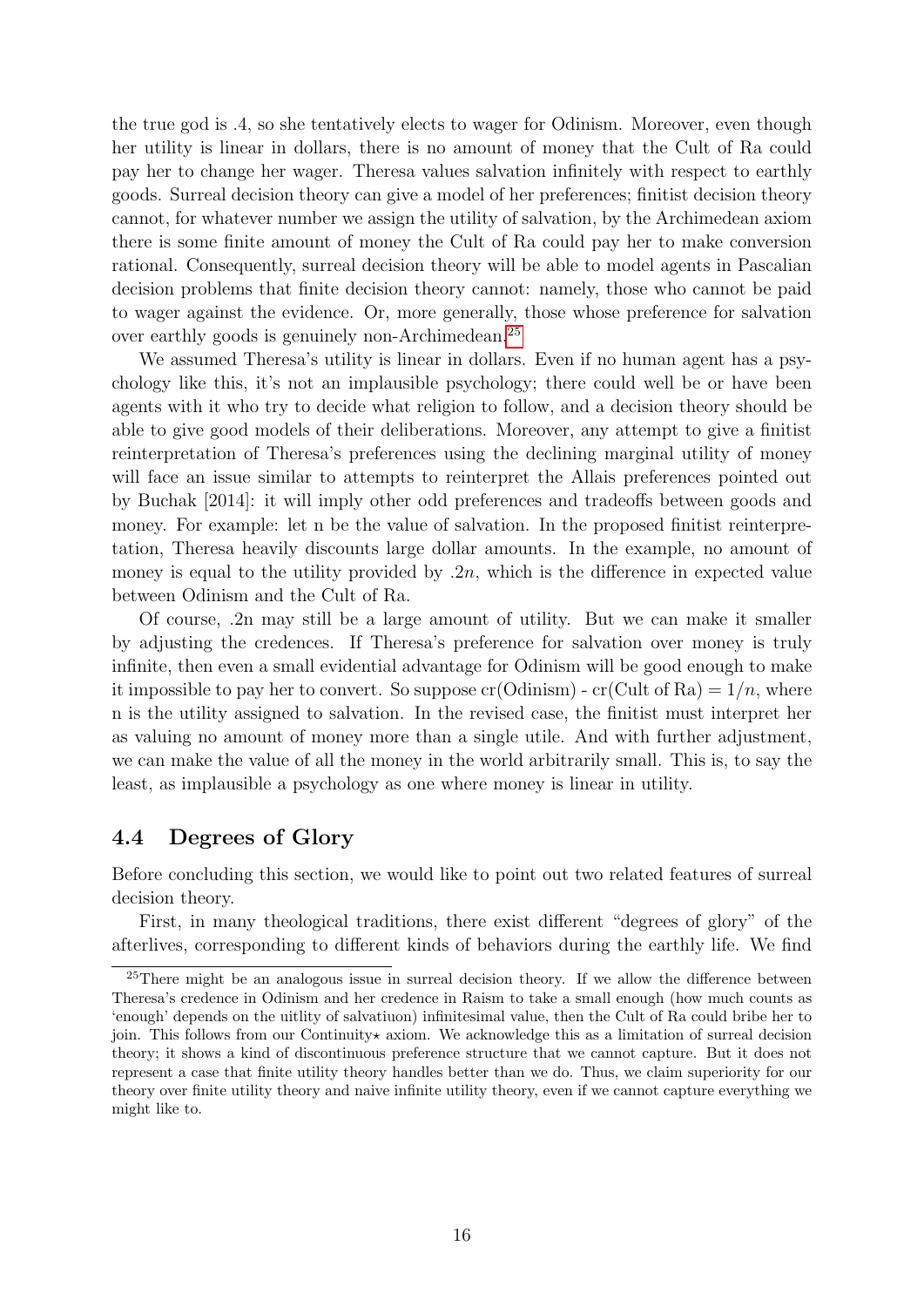variants of this doctrine in Buddhism,<sup>[26](#page-0-0)</sup> Judaism,<sup>[27](#page-0-0)</sup> Christianity,<sup>[28](#page-0-0)</sup> Islam,<sup>[29](#page-0-0)</sup> and Mor-monism.<sup>[30](#page-0-0)</sup>

We can model these "degree of glory" eschatologies by further complicating our matrix. Although those traditions suggest only different heavenly rewards, not different infinities, we will follow Pascal in modeling "good" religious afterlives as infinite in value compared to earthly goods. This will allow us to showcase another feature of surreal decision theory: the ability to model preferences among options that are themselves all of some infinite value or other.

As a simplifying assumption, we'll assume that gods who have a degree of glory policy reward better degrees to their better followers, and worse degrees to their worse followers. Thus, with two gods in play we have four outcomes: God 1 exists and I am good, God 1 exists and I am bad, God 2 exists and I am good, God 2 exists and I am bad. We also assume that the various gods are exclusivists and offer penalties and rewards on a par with each other. But it should not be difficult to construct a (more complicated) model truer to the source texts and including the other twists we've discussed.

|          | Zeus & Good |           | Zeus & Bad   Athena & Good   Athena & Bad |    | Atheism |
|----------|-------------|-----------|-------------------------------------------|----|---------|
| Zeusian  |             |           | $-\mu$                                    | -α |         |
| Athenian | $-\omega$   | $-\omega$ |                                           | μ  |         |
| Atheist  | $-\omega$   | $-\omega$ | $-\omega$                                 | -u |         |

Table 4: Pascal's Wager With Degrees of Glory

The matrix above shows a very simple "degrees of glory" decision, but it allows us to illustrate an interesting dimension that these types of theology can add to the problem. For certain credence functions, even if the balance of our credence fails in favor of the existence of God 1, following God 2 might still be more rational. This will happen when we are fairly confident that we will be a good follower of God 2, but a bad follower of God 1. Taking the utilities as above, we can see that  $Cr(Zeus) = Cr(Zeus \text{ and } Good)$  $+$  Cr(Zeus and Bad), and similarly for Cr(Athena). Thus, if Cr(Zeus and Good) = .1,  $Cr(Zeus and Bad) = .5, Cr(Athena and Good) = .3, and Cr(Athena and Bad) = .1, our$ credence favors Zeus, but the expected utility of Zeusianism =  $(0.1\omega^2 + 0.5\omega - 0.4\omega)$ , while the expected utility of Athenianism =  $(.3\omega^2 + .1\omega - .6\omega)$ . This does not undermine our claim that credence is relevant to the right decision in a Pascalian problem. But it does show that it can be rational to bet against the most likely option in interesting cases.

<sup>26</sup>For example, the Theravada School of Buddhism holds that there is a cycle of rebirth, and the condition of someone's rebirth (the next life) depends on that person's earthly deeds.

<sup>&</sup>lt;sup>27</sup>See the Jewish Merkavah and Heichalot literature for a detailed discussion of the seven heavens.

<sup>&</sup>lt;sup>28</sup> "But who can conceive, not to say describe, what degrees of honour and glory shall be awarded to the various degrees of merit? Yet it cannot be doubted that there shall be degrees." (St. Augustine, The City of God, 22: 30.

<sup>&</sup>lt;sup>29</sup>The concept of the seven heavens occurs in the Qur'an  $(41:12, 65:12, 71:15)$  as well as in the hadiths.

<sup>&</sup>lt;sup>30</sup> "Paul ascended into the third heavens, and he could understand the three principal rounds of Jacob's ladder–the telestial, the terrestrial, and the celestial glories or kingdoms, where Paul saw and heard things which were not lawful for him to utter. I could explain a hundred fold more than I ever have of the glories of the kingdoms manifested to me in the vision, were I permitted, and were the people prepared to receive them." (Joseph Smith, History of the Church, 5:402).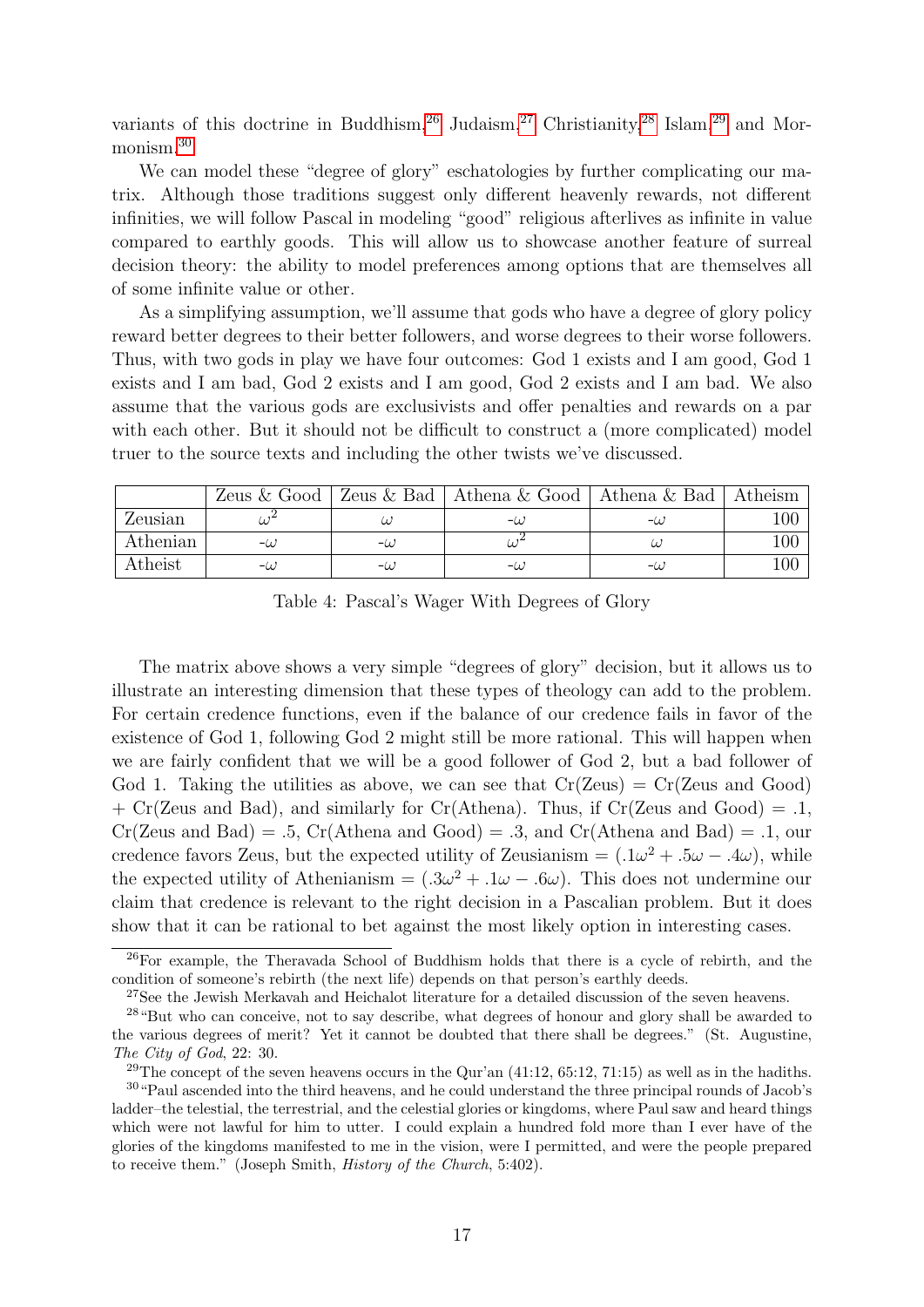We would like to emphasize another feature of surreal decision theory. Table 3 and Table 4 might suggest the existence of an ever-greater hierarchy of infinite utilities. This leads to a worry raised by Hájek:

[T]he chosen utility for salvation, in turn, is not merely bettered, but swamped to the same degree by another conceivable utility: for instance,  $\omega^2$  stands to  $\omega$  as  $\omega$  stands to 1 and so on. And that other utility, in turn, is swamped by still another  $(\omega^3, \text{say})$ , and so on ad infinitum—an 'infinitum' of the form that Pascal would recognize! Far from being the best possible thing, salvation isn't even close; in fact, in the eyes of Pascal it becomes a pure nothing. It is hardly surprising, then, that the notion of infinity that he envisages is reflexive under addition. At least that way infinitude stays infinite-looking.<sup>[31](#page-0-0)</sup>

Implicit in Hajek's critique is the thought that any number in the codomain of the utility function is a "conceivable" utility. We reject this as overly realistic about the numbers used in utility representation. It is important to recall that the utility functions are only unique up to linear transformations. Thus, we should not take the actual numbers used in an expected utility representation of an agent very seriously. We can make the number assigned to a given good arbitrarily high or low. What's important is the underlying ordering. Thus, if salvation is of infinite value compared to apples, then whatever utility we give to an apple, we must give salvation one that is infinitely bigger. We could, if we wish, assign an apple the utility of  $\omega$ ; we would just then be required to assign salvation a much bigger infinity as its utility. For example, preferences with a representation where  $u(\text{apple}) = 1$  and  $u(\text{salvation}) = \omega$  are just as faithfully represented by one where  $u(\text{apple})$  $=\omega$  and  $u(\text{salvation}) = \omega^2$ . Even if nothing in the original representation was assigned  $\omega^2$  as its utility.

The point: where Hájek sees conceivable utilities, we see possible representations of utilities. But the fact that we could represent something's utility with a number that is infinite with respect to the number we have chosen to represent the utility of salvation does not imply that there is conceivably something with utility that is infinite with respect to that of salvation. For that, we would need something in our space of lotteries that is infinitely preferable to salvation. And if there is such a thing, no specifics of the number system chosen as the codomain of the utility function will prevent salvation from being swamped. Any faithful representation will swamp it.

## <span id="page-17-0"></span>5 Conclusion

We set out to make sense of transfinite decision theory: the study of decision problems involving infinite utilities. It faces well-known problems, violating many of our strong intuitions such as the dominance principle, and failing to deliver well-defined answers to seemingly sensible questions.

We propose a solution: better technology—John Conway's surreal numbers. Because the surreals form a universally embedding ordered field, they include all finite, infinite, and infinitesimal numbers. Because their associated arithmetic operations are commutative and non-absorptive, the problems with infinite utilities in finite state spaces evap-

 $31$ Hájek [2003], pp. 46-47.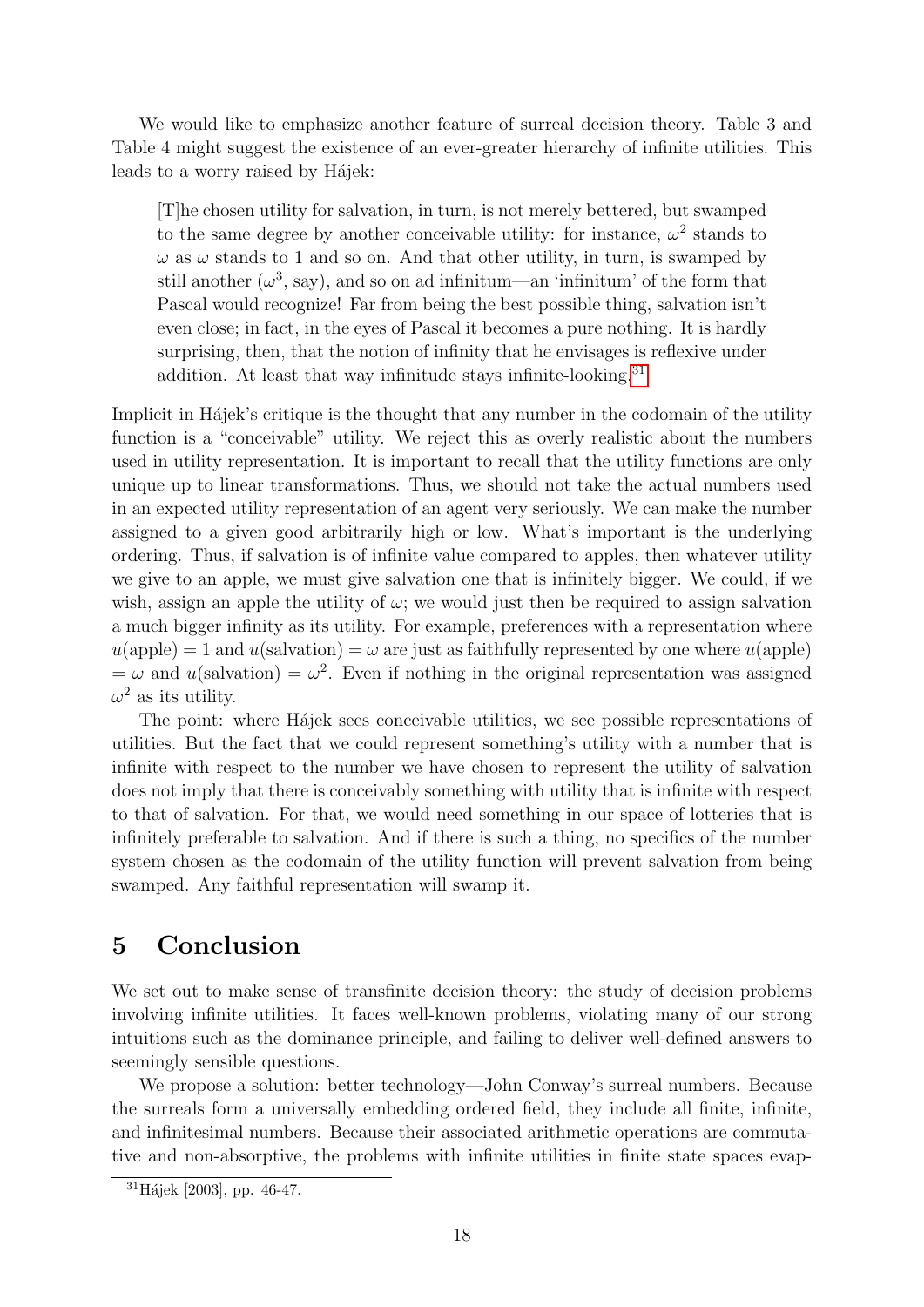orate. We have not addressed the problems unique to infinite state spaces (such Alan Hájek and Harris Nover's Pasadena Game), but it is already work in progress and we hope that our framework will provide a viable treatment pending ongoing research in surreal analysis.

Applying our theory to Pascal's Wager, we provide precise formulations to two wellknown objections: Mixed Strategies and Many Gods. Our theory correctly predicts that the pure "Christian" strategy beats all mixed strategies but the ultimate normative verdict depends crucially on one's credence function. We also provide the first treatment of "degrees of glory" theologies in a formal, decision-theoretic framework. In so doing, we fend off one of Hajek's objections to a surreal analysis of the wager argument. Nevertheless, we conclude that Pascal's Wager fails as a purely pragmatic argument for adopting a religious life. Credence cannot be cut out of the equation.

In closing, we note future potential applications for surreal numbers. We see our project as the first step in a program of bringing cutting-edge mathematical tools to bear on old philosophical problems. We expect the use of surreals to be particularly helpful in solving problems in transfinite axiology, infinite physical quantities,  $32$  and in dissolving many of the traditional paradoxes of infinity, which rely on the shortcomings of standard real analysis and cardinal arithmetic.

# Acknowledgement

We thank the editors and an anonymous reviewer at PPR for their constructive comments, which led to much improvement of the paper. We are grateful for discussions with Amanda Askell, David Black, Paul Bartha, Liam Kofi Bright, Catrin Campbell-Moore, John Conway, Nicholas DiBella, Kenny Easwaran, Andy Egan, Adam Elga, Branden Fitelson, Simon Goldstein, Remco Heesen, Leon Horsten, Liz Jackson, Pavel Janda, Mark Johnston, Xiaofei Liu, Yang Liu, Sarah Moss, Richard Pettigrew, Patricia Rich, the Rutgers Formal Epistemology Reading Group, and especially Philip Ehrlich and Alan Hájek.

# <span id="page-18-0"></span>A Appendix

Here we present a full proof of the surreal version of the von Neumann-Morgenstern representation theorem.

NOTATION 1: Let  $\star$  denote the natural embedding from the standard universe into the surreal universe. Let No denote a surreal model.

theorem 1 (Surreal von Neumann-Morgenstern Theorem): Let X be a finite space of lotteries, and let  $\preceq$  be a binary relation  $\subseteq X \times X$ . Then  $\preceq$  admits an expected utility representation  $U : X \to \mathbf{No}$  such that  $\forall x, y \in X$ 

 $U(x) \le U(y) \Leftrightarrow x \le y$  if and only if  $\preceq$  satisfies all of the following:

<sup>&</sup>lt;sup>32</sup>Such as those in quantum field theory and thermodynamics, the latter of which has been investigated by Philip Ehrlich (1982).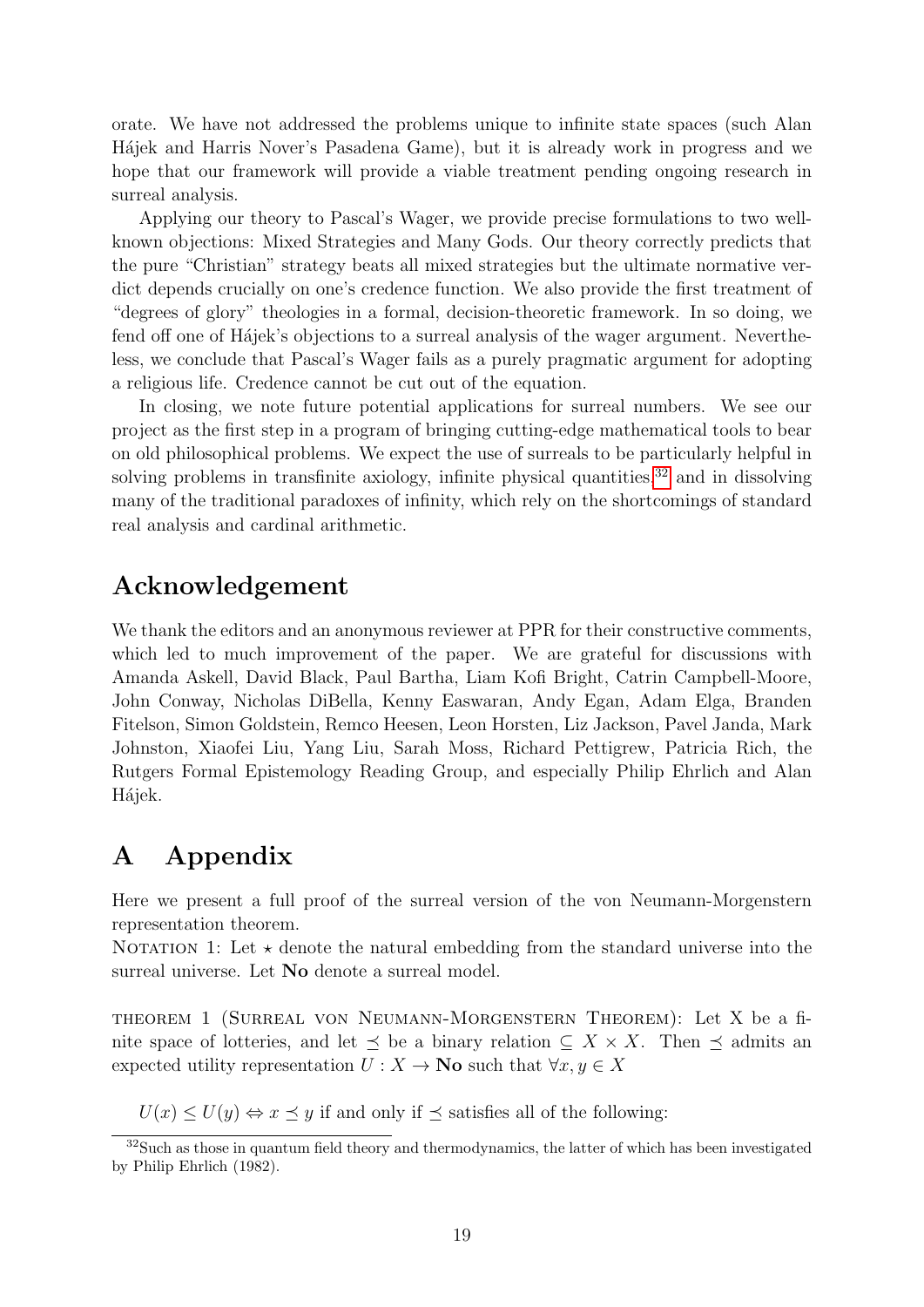- 1. Completeness:  $\forall x, y \in X$ , either  $x \preceq y$  or  $y \preceq x$ .
- 2. Transitivity:  $\forall x, y, z \in X$ , if  $x \preceq y$  and  $y \preceq z$ , then  $x \preceq z$ .
- 3. Continuity $\star: \forall x, y, z \in X$ , if  $x \leq y \leq z$ , then there exist a surreal  $p \in \star[0, 1]$  such that  $px + (1-p)z \sim y$ .
- 4. Independence\*:  $\forall x, y, z \in X, \forall p \in \star(0,1], x \preceq y$  if and only if  $px + (1 p)z \preceq z$  $py + (1 - p)z$ .

Proof: We adopt the usual constructive proof strategy for the von Neumann-Morgenstern representation theorem. We will use the proof to illustrate the content of Continuity $\star$ and Independence $\star$  as well as some properties of surreal numbers.

 $(\Rightarrow)$  This is, as usual, the easier direction. Suppose the existence of an expected utility representation  $U: X \to \mathbb{N}$ o such that  $\forall x, y \in X$ ,  $U(x) \leq U(y) \Leftrightarrow x \preceq y$ . We want to show that  $\preceq$  satisfies Completeness, Transitivity, Continuity and Independence.

(Completeness) Take any  $x, y \in X$ , suppose that it is not the case that  $x \prec y$ . Then it is not the case that  $U(x) \leq U(y)$ . Since  $U(x)$ ,  $U(y) \in \mathbf{No}$ ,  $U(x) \geq U(y)$ . (Application of a theorem about  $\leq$  as a linear ordering of the surreal field.) Thus,  $y \preceq x$ .

(Transitivity) Take any  $x, y, z \in X$ , suppose that  $x \preceq y$  and  $y \preceq z$ . Then  $U(x) \leq U(y)$ and  $U(y) \leq U(z)$ . Since  $U(x)$ ,  $U(y)$ ,  $U(z) \in \mathbf{No}$ ,  $U(x) \geq U(z)$ . (Application of a theorem about  $\leq$  as a linear ordering of the surreal field.) Thus,  $x \leq z$ .

(Continuity $\star$ ) Take any  $x, y, z \in X$ , suppose that  $x \preceq y \preceq z$ . Then  $U(x) \leq U(y) \leq$  $U(z)$ . Now,  $U(x)$ ,  $U(y)$ ,  $U(z) \in \mathbb{N}$ o. Since in No infinitesimals are well-defined, take  $p = \frac{U(y)-U(z)}{U(x)-U(z)}$  $\frac{U(y)-U(z)}{U(x)-U(z)}$ . Then,  $pU(x) + (1-p)U(z) = U(y)$ . By the well-known fact that any expected utility representation is linear, we have that  $px + (1 - p)z \sim y$ .

(Independence $\star$ ) Take any  $x, y, z \in X, p \in \star(0, 1]$ . We have:

$$
x \preceq y \Leftrightarrow U(x) \le U(y)
$$
  
\n
$$
\Leftrightarrow pU(x) \le pU(y)
$$
  
\n
$$
\Leftrightarrow pU(x) + (1-p)U(z) \le pU(y) + (1-p)U(z)
$$
  
\n
$$
\Leftrightarrow px + (1-p)z \preceq py + (1-p)z
$$

 $(\Leftarrow)$  Suppose that  $\preceq$  satisfies Completeness, Transitivity, Continuity and Independence. We want to construct a  $\star$ -affine function  $U : X \to \mathbb{N}$ o such that  $\forall x, y \in X, U(x) \leq$  $U(y) \Leftrightarrow x \preceq y$ . As usual<sup>[33](#page-0-0)</sup>, let  $\bar{p}$  and p denote the  $\preceq$ -top and  $\preceq$ -bottom elements in X. If  $\preceq$  admits several maximals and several minimals, then let  $\bar{p}$  and p denote some representatives of the equivalence classes of maximals / minimals. If  $\bar{p} \sim p$ , then choose any constant surreal function and we are done. Suppose  $\bar{p} \succ p$ . By Continuity and

<sup>&</sup>lt;sup>33</sup>The following proof follows closely Jonathan Levin's online notes at: [http://web.stanford.edu/](http://web.stanford.edu/~jdlevin/Econ)∼jdlevin/Econ%20202/Uncertainty.pdf. Accessed on March 7, 2015.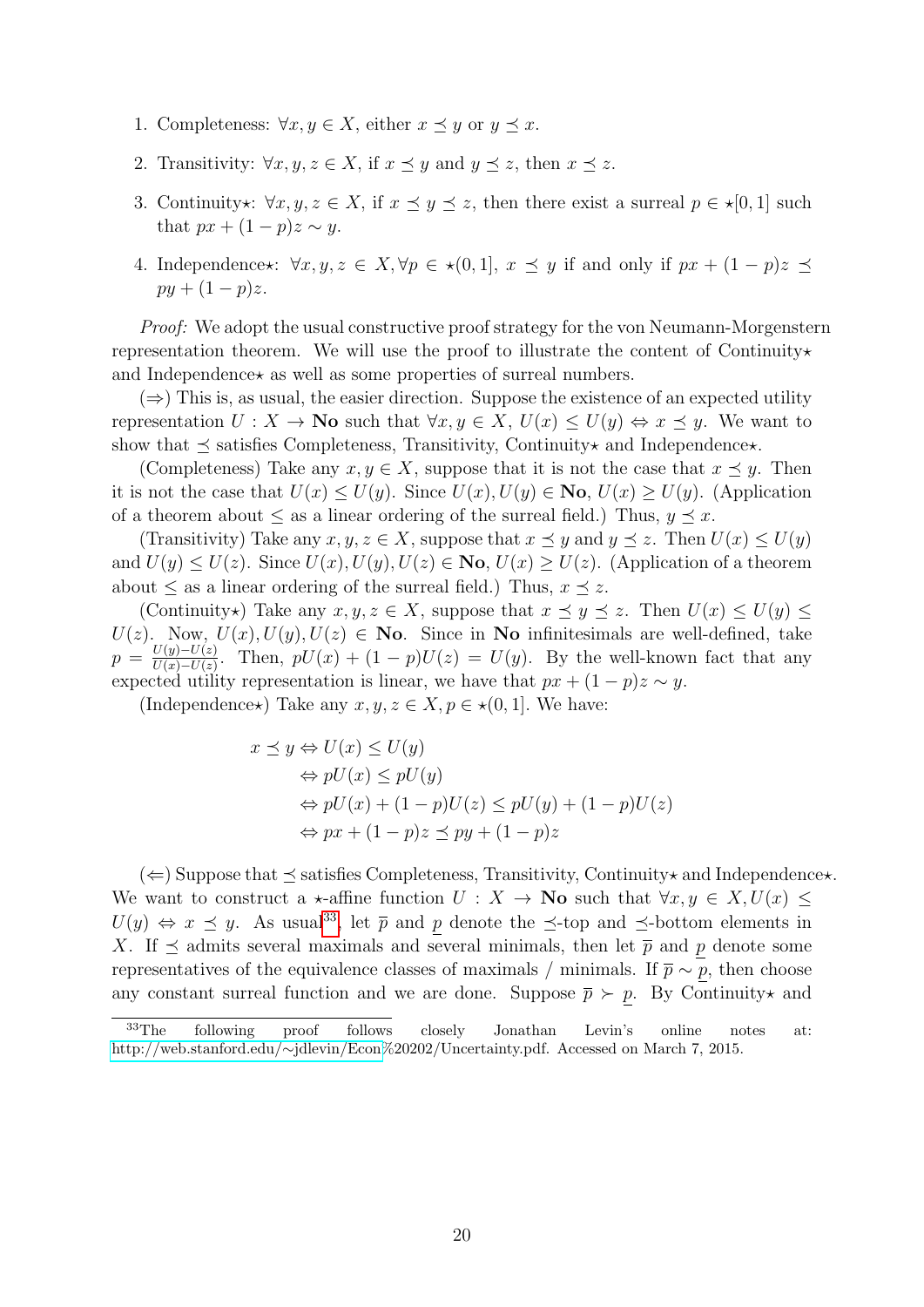Independence $\star$ , suppose that  $1 > b > a > 0$ , we have:

$$
\overline{p} \sim b\overline{p} + (1 - b)\overline{p}
$$
\n
$$
\succ b\overline{p} + (1 - b)\underline{p}
$$
\n
$$
\sim (b - a)\overline{p} + a\overline{p} + (1 - b)\underline{p}
$$
\n
$$
\succ (b - a)\underline{p} + a\overline{p} + (1 - b)\underline{p}
$$
\n
$$
\sim a\overline{p} + (1 - a)\underline{p}
$$
\n
$$
\succ \underline{p}
$$

Thus,

$$
\overline{p} \succ b\overline{p} + (1 - b)\underline{p} \succ a\overline{p} + (1 - a)\underline{p} \succ \underline{p}
$$
\n
$$
\sum_{n=0}^{\infty} a\overline{p} + (1 - a)\underline{p} \succ a\overline{p}
$$
\n
$$
(1)
$$

(Lemma)  $\forall p \in X, \exists! \lambda_p \in \mathbf{No}$  such that  $\lambda_p \overline{p} + (1 - \lambda_p)p \sim p$ .

Existence: By Continuity $\star$ , for  $\overline{p} \succeq p \succeq p$ , there is a surreal  $\lambda_p$  s.t.  $\lambda_p \overline{p} + (1-\lambda_p)p \sim p$ . Uniqueness: By Inequality (1), if there are  $\lambda_1$  and  $\lambda_2$  s.t.  $\lambda_1 > \lambda_2$ , then  $\lambda_1 \overline{p} + (1 (\lambda_1)\underline{p} \succ \lambda_2\overline{p} + (1 - \lambda_2)\underline{p}$ . Thus, there is at most one  $\lambda_p$  s.t.  $\lambda_p\overline{p} + (1 - \lambda_p)p \sim p$ .

Therefore, (Lemma) is true.

Now, because of (Lemma), we can construct the desired utility function as  $U(p) = \lambda_p$ . We know:

$$
p \succeq q \Leftrightarrow \lambda_p \overline{p} + (1 - \lambda_p) \underline{p} \ge \lambda_q \overline{p} + (1 - \lambda_q) \underline{p} \Leftrightarrow \lambda_p \ge \lambda_q.
$$

In the final step of the proof, we show that  $U$  is linear, i.e.

$$
\forall a \in \star[0,1], \forall p, p' \in X, U(ap + (1 - a)p') = aU(p) + (1 - a)U(p').
$$

Take  $a \in \star[0, 1], p, p' \in X$ . By the construction of  $U(p)$ , we have:  $p \sim U(p)\overline{p} + (1-\overline{p})$  $U(p)\underline{p}$  and  $p' \sim U(p')\overline{p} + (1 - U(p'))\underline{p}$ . Thus,

$$
ap + (1 - a)p' \sim (aU(p) + (1 - a)U(p'))\overline{p} + (1 - (aU(p) + (1 - a)U(p')))\underline{p} \tag{2}
$$

By the construction of  $U(p)$ , we know that  $U(ap + (1 - a)p')$  is the unique  $\lambda$  s.t.  $ap + (1 - a)p' \sim \lambda \overline{p} + (1 - \lambda)\underline{p}$ . Because of (2),  $\lambda = aU(p) + (1 - a)U(p')$ .

Therefore,  $U(ap + (1 - a)p') = aU(p) + (1 - a)U(p')$ . So U is indeed a linear utility function. Moreover, any linear utility function has an expected utility form (since any lottery x can be written as a probabilistic mixture of lotteries in X). So U has an expected utility form.  $\Box$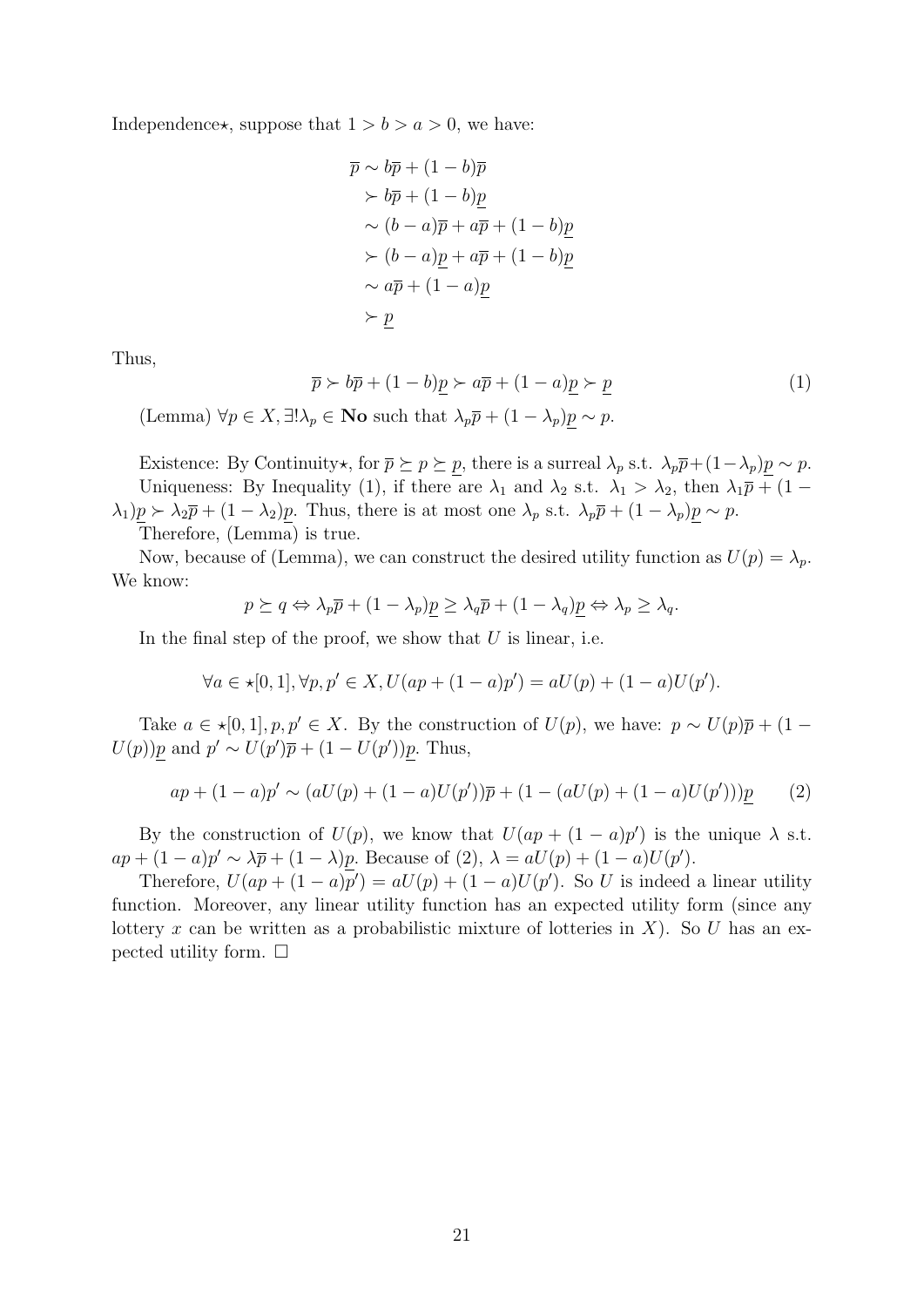#### Works Cited

- 1. Augustine [1993]. The City of God, trans. Marcus Dods. New York: Random House, Inc.
- 2. Bartha, Paul [2007]. "Taking Stock of Infinite Value: Pascal's Wager and Relative Utilities." Synthese, 154: 5-52.
- 3. Bartha, Paul [MS]. "Making Do Without Expectations."
- 4. Benci, Vieri, Leon Horsten, and Sylvia Wenmackers [2013]. "Non-Archimedean Probability." Milan Journal of Mathematics, 81, pp. 121-51.
- 5. Benci, Vieri, Leon Horsten, and Sylvia Wenmackers [2016]. "Infinitesimal Probabilities." British Journal for the Philosophy of Science, advance access.
- 6. Buchak, Lara [2014]. Risk and Rationality, Oxford University Press.
- 7. Cargile, James [1966]. "Pascal's Wager," Philosophy, 35: 250-7.
- 8. Colyvan, Mark [2006]. "No Expectations," Mind, 115:695-702.
- 9. [2008]. "Relative Expectation Theory" Journal of Philosophy,  $105(1)$ : 37-44.
- 10. Colyvan, Mark, and Alan Hájek [2016]. "Making Ado Without Expectations." Mind, published online May 6, 2016.
- 11. Conway, John [1974]. On Numbers and Games, Natick: A.K. Peters/CRC Press.
- 12. Diderot, Denis [1746]. Pensees Philosophiques, reprinted Whitefish, MN: Kessinger Publishing, 2009.
- 13. Easwaran, Kenny [Ms.]. "Dr. Truthlove, or How I Learned to Stop Worrying and Love Bayesian Probabilities."
- 14. Ehrlich, Phillip [1982]. "Negative, Infinite, and Hotter than Infinite Temperatures," The Bulletin of Symbolic Logic 18 (1): 1-45.
- 15. Ehrlich, Phillip [2012]. "The Absolute Arithmetic Continuum and The Unification of All Numbers Great and Small," Synthese 50 (2): 233-277.
- 16. Eriksson, Lina and Alan Hájek [2007]. "What Are Degrees of Belief?" Studia Logica 86 (2): 183–213.
- 17. Fine, Terrence [2008]. "Evaluating the Pasadena, Altadena, and St. Petersburg Gambles," Mind 117:613-632
- 18. Gonshor, Harry [1986]. An Introduction to the Theory of Surreal Numbers. London Mathematical Society, Lecture Note Series 110. Cambridge University Press.
- 19. H´ajek, Alan [2003]. "Waging War on Pascal's Wager," Philosophical Review, 113:27-56.
- 20. [Forthcoming]. "Unexpected Expectations," Mind.
- 21. H´ajek, Alan and Harris Nover [2004]. "Vexing Expectations," Mind 113:237-249.
- 22. [2006]. "Perplexing Expectations," Mind 115:703-720.
- 23. [2008]. "Complex Expectations," Mind 117:643-664.
- 24. Herzberg, Frederik [2011]. "Hyperreal Utilities and Pascal's Wager." Logique Et Analyse 213:69- 108.